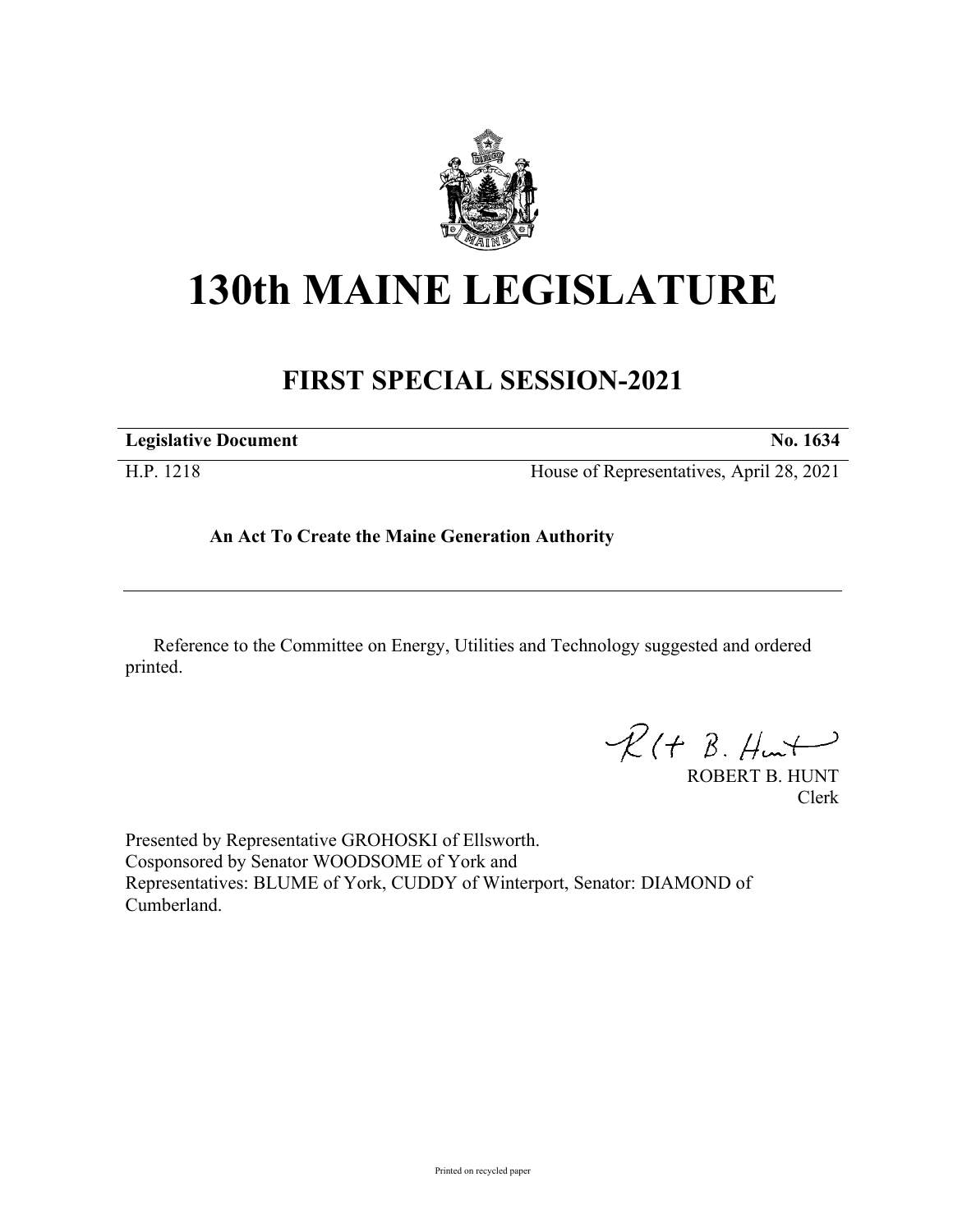| Be it enacted by the People of the State of Maine as follows:                                                                                                                                                                                                                                                                                                                                                                                                                                          |                                   |                |
|--------------------------------------------------------------------------------------------------------------------------------------------------------------------------------------------------------------------------------------------------------------------------------------------------------------------------------------------------------------------------------------------------------------------------------------------------------------------------------------------------------|-----------------------------------|----------------|
| Sec. 1. 5 MRSA §12004-F, sub-§19 is enacted to read:                                                                                                                                                                                                                                                                                                                                                                                                                                                   |                                   |                |
| <u>19.</u>                                                                                                                                                                                                                                                                                                                                                                                                                                                                                             |                                   |                |
| Maine Generation Authority Board                                                                                                                                                                                                                                                                                                                                                                                                                                                                       | Legislative Per Diem              | 35-A MRSA§4205 |
|                                                                                                                                                                                                                                                                                                                                                                                                                                                                                                        |                                   |                |
| Sec. 2. 35-A MRSA §3210-H is enacted to read:                                                                                                                                                                                                                                                                                                                                                                                                                                                          |                                   |                |
| §3210-H. Maine Generation Authority surcharge                                                                                                                                                                                                                                                                                                                                                                                                                                                          |                                   |                |
| Notwithstanding any provision of this Title to the contrary, the commission shall<br>ensure that the Maine Generation Authority surcharge as calculated pursuant to section<br>4221, subsection 4 is included in the retail rates of all electric ratepayers of all transmission<br>and distribution utilities in the State.                                                                                                                                                                           |                                   |                |
| Sec. 3. 35-A MRSA c. 42 is enacted to read:                                                                                                                                                                                                                                                                                                                                                                                                                                                            |                                   |                |
|                                                                                                                                                                                                                                                                                                                                                                                                                                                                                                        | <b>CHAPTER 42</b>                 |                |
|                                                                                                                                                                                                                                                                                                                                                                                                                                                                                                        | <b>MAINE GENERATION AUTHORITY</b> |                |
| §4201. Short title                                                                                                                                                                                                                                                                                                                                                                                                                                                                                     |                                   |                |
| This chapter may be known and cited as "the Maine Generation Authority Act."                                                                                                                                                                                                                                                                                                                                                                                                                           |                                   |                |
| §4202. Findings and declaration of purpose                                                                                                                                                                                                                                                                                                                                                                                                                                                             |                                   |                |
| 1. Public interest. It is declared to be in the public interest and to be the policy of the<br>State to establish the Maine Generation Authority to issue revenue bonds that are backed<br>by all electric ratepayers in the State and paid for through rates established for delivery<br>service by the commission to achieve the purpose stated in subsection 2.                                                                                                                                     |                                   |                |
| <b>2. Purpose.</b> It is the purpose of this chapter to facilitate the financing and ownership<br>by the authority of:                                                                                                                                                                                                                                                                                                                                                                                 |                                   |                |
| A. Energy generation projects that are located in the State that generate electricity<br>using renewable fuels or sources of energy, including, but not limited to, solar, wind,<br>water, wave, tidal and biomass that produce zero greenhouse gas emissions or, for those<br>projects located in federal waters in the Gulf of Maine, are capable of delivering all<br>electricity generated into Maine in amounts sufficient to meet or offset residential and<br>business energy requirements; and |                                   |                |
| B. Electricity storage systems located in Maine that can store sufficient quantities of<br>electricity generated by renewable generation projects to enable the State's electricity<br>grid to meet total demands for electricity at all times in the State.                                                                                                                                                                                                                                           |                                   |                |
| §4203. Definitions                                                                                                                                                                                                                                                                                                                                                                                                                                                                                     |                                   |                |
| As used in this chapter, unless the context otherwise indicates, the following terms<br>have the following meanings.                                                                                                                                                                                                                                                                                                                                                                                   |                                   |                |
| 1. Authority. "Authority" means the Maine Generation Authority created in section<br>4204.                                                                                                                                                                                                                                                                                                                                                                                                             |                                   |                |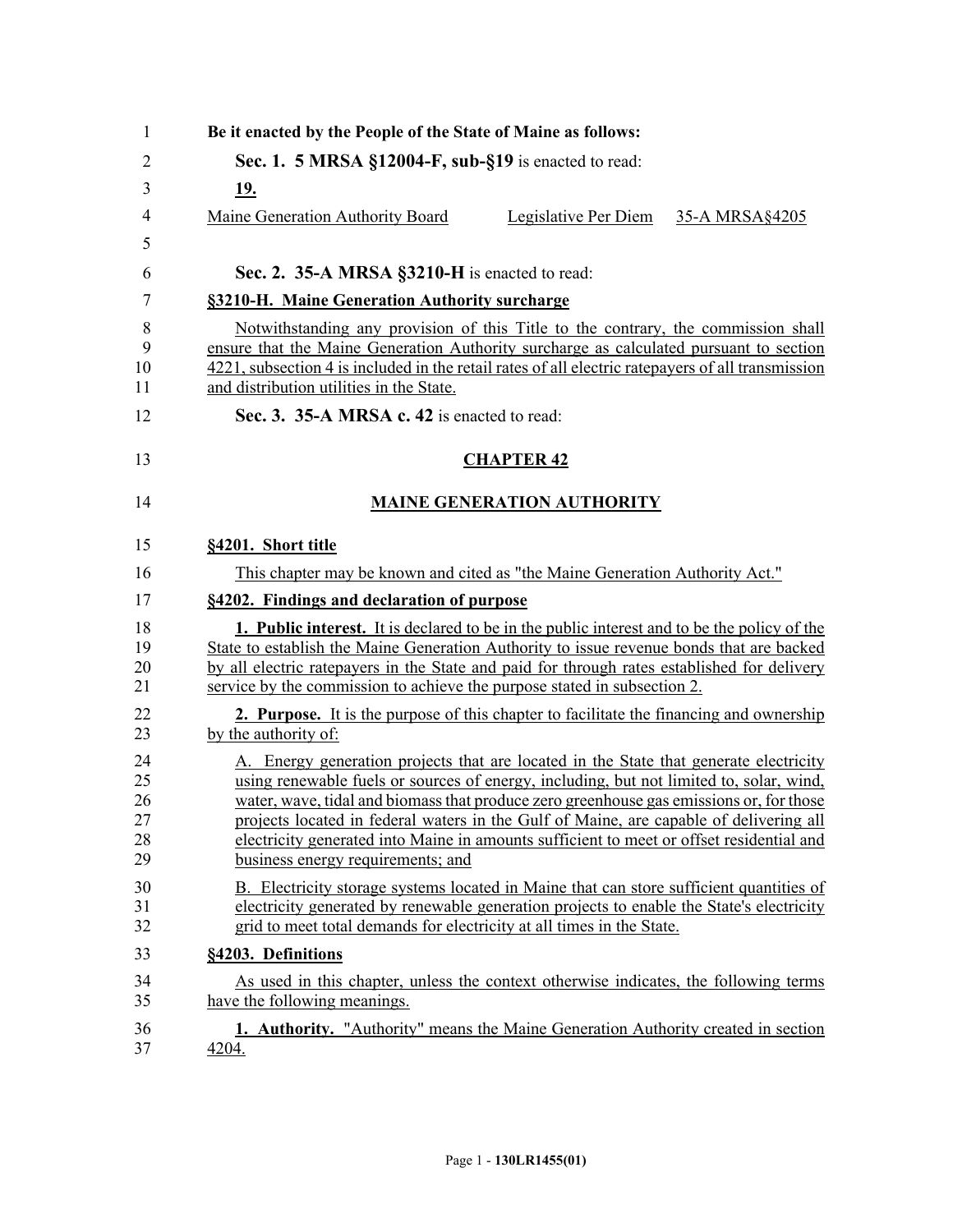| $\mathbf{1}$               | 2. Board. "Board" means the Maine Generation Authority Board established pursuant                                                                                                                                                                                                                                                                                                                                           |
|----------------------------|-----------------------------------------------------------------------------------------------------------------------------------------------------------------------------------------------------------------------------------------------------------------------------------------------------------------------------------------------------------------------------------------------------------------------------|
| $\overline{2}$             | to section 4205.                                                                                                                                                                                                                                                                                                                                                                                                            |
| 3                          | 3. Bond. "Bond" means and includes a bond or note or other evidence of indebtedness                                                                                                                                                                                                                                                                                                                                         |
| 4                          | authorized under this chapter, whether issued under or pursuant to a bond resolution, trust                                                                                                                                                                                                                                                                                                                                 |
| 5                          | indenture or loan or other security agreement.                                                                                                                                                                                                                                                                                                                                                                              |
| 6                          | 4. Energy storage system. "Energy storage system" means a facility that achieves                                                                                                                                                                                                                                                                                                                                            |
| $\tau$                     | commercial operations after January 1, 2022 that uses mechanical, chemical or thermal                                                                                                                                                                                                                                                                                                                                       |
| 8                          | processes for absorbing energy and storing it for a period of time for use at a later time.                                                                                                                                                                                                                                                                                                                                 |
| 9                          | 5. Environmental attributes. "Environmental attributes" means any and all credits,                                                                                                                                                                                                                                                                                                                                          |
| 10                         | benefits, emissions reductions, offsets and allowances attributable to a renewable                                                                                                                                                                                                                                                                                                                                          |
| 11                         | generation project, the production of electrical energy from the renewable generation                                                                                                                                                                                                                                                                                                                                       |
| 12                         | project and its displacement of conventional energy generation, including:                                                                                                                                                                                                                                                                                                                                                  |
| 13                         | A. Any avoided emissions of pollutants to the air, soil or water such as sulfur oxides,                                                                                                                                                                                                                                                                                                                                     |
| 14                         | nitrogen oxides, carbon monoxide and other pollutants;                                                                                                                                                                                                                                                                                                                                                                      |
| 15<br>16<br>17<br>18<br>19 | Any avoided emissions of carbon dioxide, methane, nitrous oxide,<br>$\mathbf{B}$ .<br>hydrofluorocarbons, perfluorocarbons, sulfur hexafluoride and other greenhouse gases<br>that have been determined by the United Nations Intergovernmental Panel on Climate<br>Change, or otherwise by law, to contribute to the actual or potential threat of altering<br>the Earth's climate by trapping heat in the atmosphere; and |
| 20                         | C. Any reporting rights related to avoided emissions issued by the New England Power                                                                                                                                                                                                                                                                                                                                        |
| 21                         | Pool Generation Information System.                                                                                                                                                                                                                                                                                                                                                                                         |
| 22                         | <b>6. Gulf of Maine.</b> "Gulf of Maine" means that part of the Atlantic Ocean extending                                                                                                                                                                                                                                                                                                                                    |
| 23                         | east from the shore of Maine for 200 nautical miles between 42 degrees north latitude and                                                                                                                                                                                                                                                                                                                                   |
| 24                         | 45 degrees north latitude.                                                                                                                                                                                                                                                                                                                                                                                                  |
| 25                         | 7. Interconnection transmission facility. "Interconnection transmission facility"                                                                                                                                                                                                                                                                                                                                           |
| 26                         | means a transmission line, together with all associated equipment and facilities, that is                                                                                                                                                                                                                                                                                                                                   |
| 27                         | constructed solely for the purpose of electrically and physically interconnecting a                                                                                                                                                                                                                                                                                                                                         |
| 28                         | renewable generation project or energy storage system to the transmission system of a                                                                                                                                                                                                                                                                                                                                       |
| 29                         | transmission and distribution utility.                                                                                                                                                                                                                                                                                                                                                                                      |
| 30                         | <b>8. ISO-NE region.</b> "ISO-NE region" means the region in which the New England bulk                                                                                                                                                                                                                                                                                                                                     |
| 31                         | power system operated by the independent system operator of the New England bulk power                                                                                                                                                                                                                                                                                                                                      |
| 32                         | system or a successor organization is located.                                                                                                                                                                                                                                                                                                                                                                              |
| 33                         | 9. New England Power Pool Generation Information System. "New England                                                                                                                                                                                                                                                                                                                                                       |
| 34                         | Power Pool Generation Information System" means the generation information database                                                                                                                                                                                                                                                                                                                                         |
| 35                         | and certificate system operated by the New England Power Pool, as defined in section 4103,                                                                                                                                                                                                                                                                                                                                  |
| 36                         | its designee or successor entity, that accounts for the generation attributes of electricity                                                                                                                                                                                                                                                                                                                                |
| 37                         | generated within New England.                                                                                                                                                                                                                                                                                                                                                                                               |
| 38                         | <b>10. Output.</b> "Output" means any of the energy-related products produced by a                                                                                                                                                                                                                                                                                                                                          |
| 39                         | renewable generation project or energy storage system including energy, capacity and                                                                                                                                                                                                                                                                                                                                        |
| 40                         | ancillary services.                                                                                                                                                                                                                                                                                                                                                                                                         |
| 41                         | 11. Renewable generation project. "Renewable generation project" means a facility                                                                                                                                                                                                                                                                                                                                           |
| 42                         | that achieves commercial operations after January 1, 2022 that generates electricity using                                                                                                                                                                                                                                                                                                                                  |
| 43                         | a fuel or source of energy that is renewable and that does not emit carbon dioxide when                                                                                                                                                                                                                                                                                                                                     |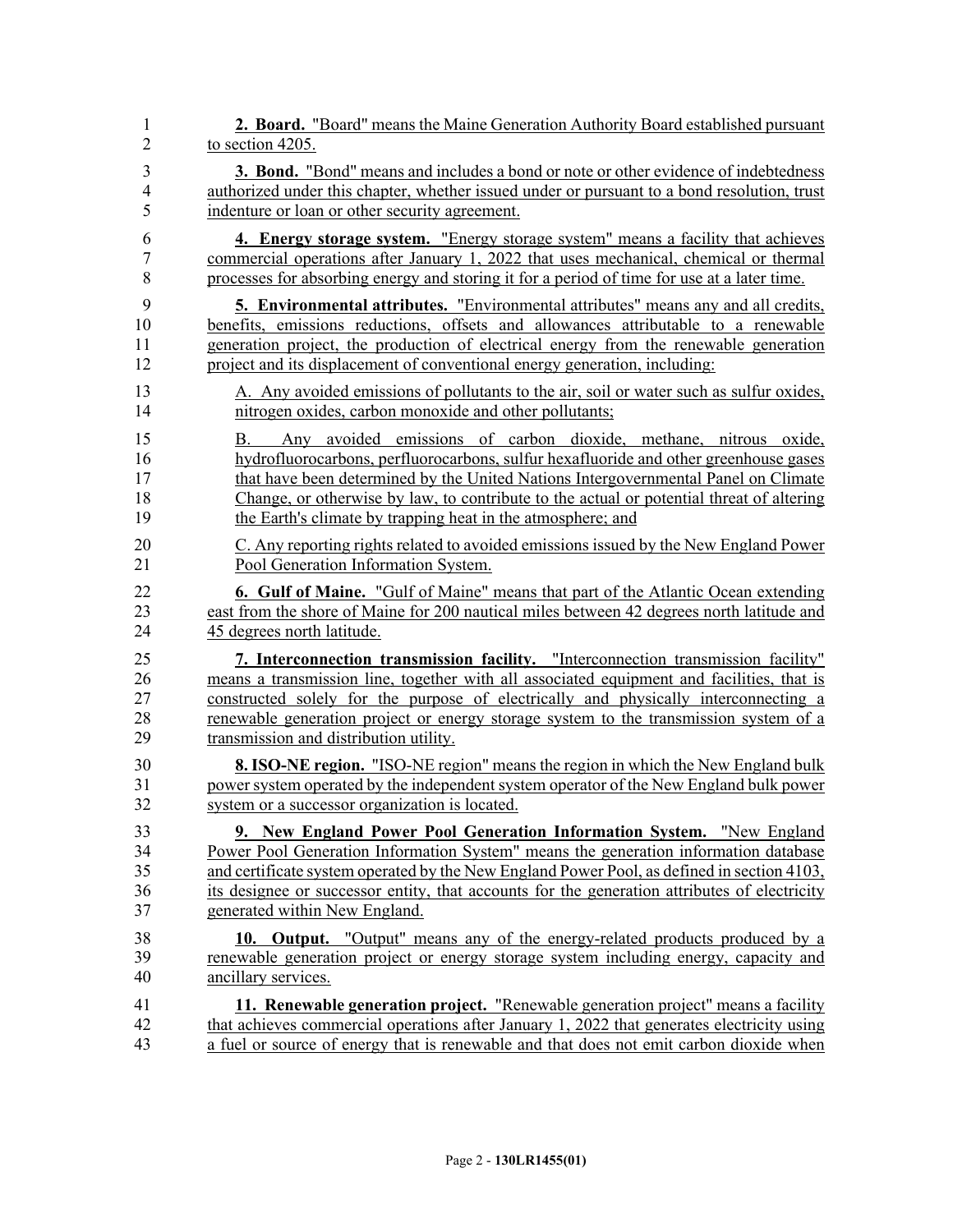| 1              | used to generate electricity, including hydroelectric generators, onshore or offshore wind     |
|----------------|------------------------------------------------------------------------------------------------|
| 2              | power installations, solar photovoltaic arrays and installations, geothermal installations,    |
| 3              | tidal power generators and biomass generators that are fueled using sustainably acquired       |
| $\overline{4}$ | biomass fuels.                                                                                 |
| 5              | 12. Revenue fund. "Revenue fund" means a fund established by a resolution                      |
| 6              | authorizing bonds of the authority as the initial depositary for all operating income of the   |
| $\overline{7}$ | authority and that may be used to pay certain operating expenses that are defined by bond      |
| 8              | resolutions, before further transfers are made to funds for debt service, reserve maintenance  |
| 9              | and general reserves.                                                                          |
| 10             | §4204. Maine Generation Authority established                                                  |
| 11             | There is established a public body corporate and politic to be known as "the Maine"            |
| 12             | Generation Authority." The authority is an instrumentality of the State exercising public      |
| 13             | and essential government functions and having perpetual succession. The exercise by the        |
| 14             | authority of the powers conferred by this chapter is an essential governmental function of     |
| 15             | the State.                                                                                     |
| 16             | §4205. Board                                                                                   |
| 17             | The authority is managed by the Maine Generation Authority Board as described in               |
| 18             | this section.                                                                                  |
| 19             | 1. Qualifications. The 8 members of the board are as follows:                                  |
| 20             | A. The director of the Governor's Energy Office, established in Title 2, section 9, or         |
| 21             | its successor, who is a nonvoting member and serves ex officio;                                |
| 22             | B. The director of the authority, appointed by the board pursuant to section 4206, who         |
| 23             | is a nonvoting member and serves ex officio; and                                               |
| 24             | C. The following 6 voting members, appointed by the Governor and subject to review             |
| 25             | by the joint standing committee of the Legislature having jurisdiction over energy and         |
| 26             | utility matters and to confirmation by the Senate:                                             |
| 27             | (1) Two members, one from each of the State's 2 congressional districts; and                   |
| 28             | (2) Four at-large members who are residents of the State.                                      |
| 29             | <b>2. Term.</b> Except for initially appointed members, each member appointed by the           |
| 30             | Governor under subsection 1, paragraph C holds office for 6 years or until a qualified         |
| 31             | successor has been confirmed. Each term expires on March 31st of the last year of the          |
| 32             | term. The terms of the initially appointed members must be staggered so that no more than      |
| 33             | one term expires in any given year. A member may be reappointed.                               |
| 34             | <b>3. Vacancy.</b> The term of a member appointed by the Governor is vacated if the            |
| 35             | member dies, resigns, becomes incapacitated, is removed for cause or no longer meets a         |
| 36             | requirement under which the member was appointed. By majority vote of the remaining            |
| 37             | members, the board may declare and bring to the Governor's attention any circumstances         |
| 38             | creating such a vacancy. When such a vacancy occurs, the Governor may appoint a                |
| 39             | member to serve only for the unexpired portion of the term vacated.                            |
| 40             | <b>4. Removal.</b> The Governor may remove a member appointed by the Governor from             |
| 41             | the board only for gross misconduct. For purposes of this subsection, "gross misconduct"       |
| 42             | means financial malfeasance, a deliberate or reckless failure to attend to duties required for |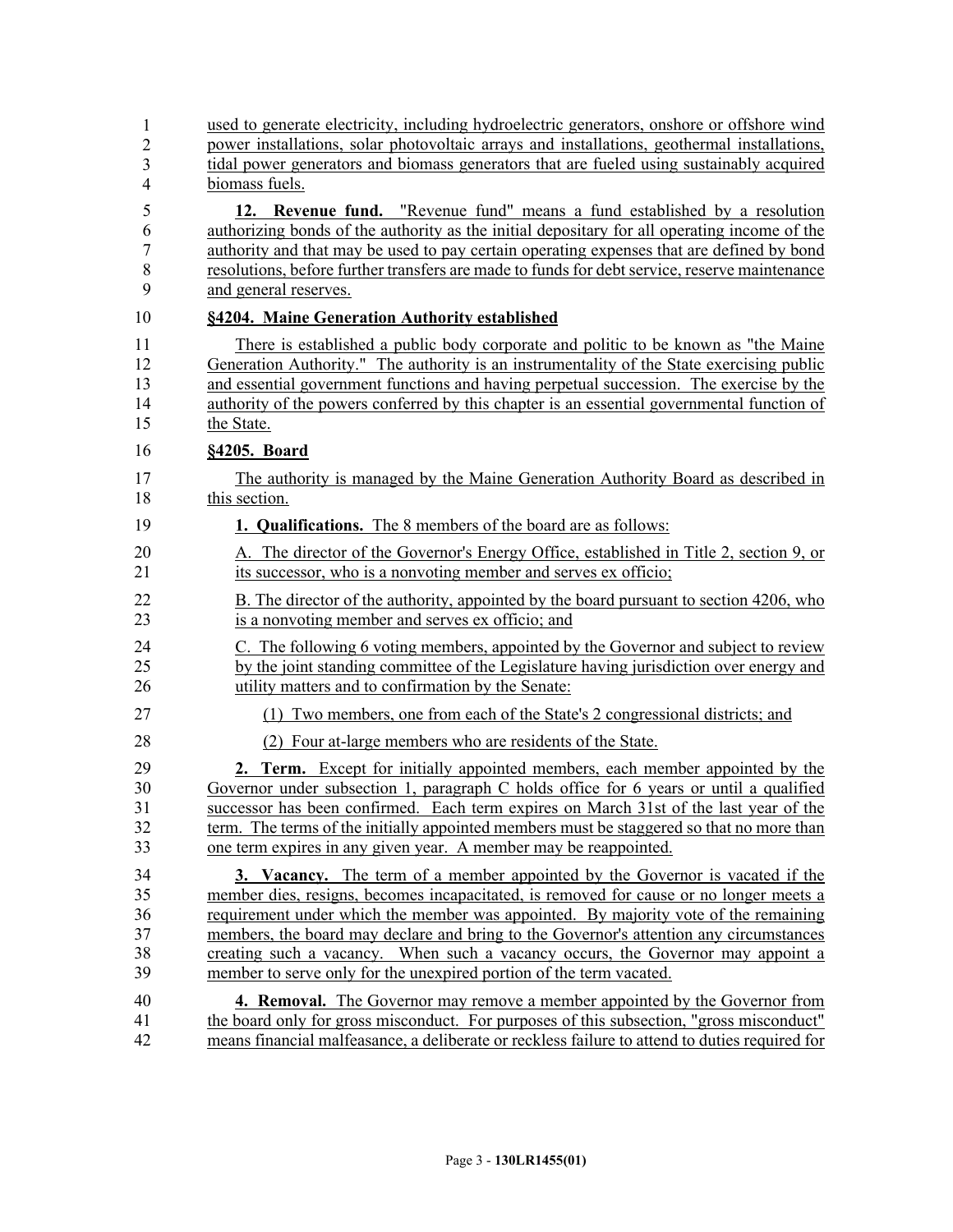| $\mathbf{1}$   | governance of the authority or unexcused absences from 4 or more meetings of the board        |
|----------------|-----------------------------------------------------------------------------------------------|
| $\overline{2}$ | in a 12-month period.                                                                         |
| 3              | <b>5. Chair.</b> The Governor may appoint the chair from among members appointed to the       |
| $\overline{4}$ | board by the Governor. In the absence of such appointment or if the position of chair is      |
| 5              | vacated, the board may elect a chair from among the members of the board. The chair must      |
| 6              | be appointed or elected for a one-year term at the board's annual meeting.                    |
| $\overline{7}$ | <b>6. Annual meetings; quorum; action.</b> The board shall convene annually at a meeting      |
| 8              | held in September and more often as determined by the chair. Four voting members of the       |
| 9              | board constitute a quorum. Four votes are required to act on any matter, although a lesser    |
| 10             | number may adjourn a meeting.                                                                 |
| 11             | 7. Compensation. Voting members of the board appointed by the Governor are                    |
| 12             | compensated in accordance with Title 5, section 12004-F, subsection 19.                       |
| 13             | <b>8.</b> Executive director. At its annual meeting each September, the board shall appoint   |
| 14             | or reappoint an executive director who is not a member of the board. An executive             |
| 15             | director's first appointment is subject to review by the joint standing committee of the      |
| 16             | Legislature having jurisdiction over energy and utility matters and to confirmation by the    |
| 17             | Senate.                                                                                       |
| 18             | <b>9. Secretary and treasurer.</b> At its annual meeting each year, the board shall elect a   |
| 19             | secretary and a treasurer, who may be the same person and need not be a member of the         |
| 20             | board. The secretary and treasurer are responsible in their respective capacities directly to |
| 21             | the board and may be relieved of their duties only by the board. Before the issuance of any   |
| 22             | bonds under this chapter, the secretary and the treasurer shall each execute a security bond  |
| 23             | in the penalty of \$50,000. Each security bond must be approved by the Attorney General       |
| 24             | and conditioned upon the faithful performance of the duties of the secretary and treasurer.   |
| 25             | The bond must be filed in the office of the State Auditor.                                    |
| 26             | 10. Compliance audits. In addition to retaining an annual auditor, the board shall            |
| 27             | retain a separate compliance auditor who shall:                                               |
| 28             | A. Periodically monitor the authority's financial operations and management controls;         |
| 29             | B. Test selected transactions for policy compliance;                                          |
| 30             | C. Make quarterly findings directly to the board and to the joint standing committee          |
| 31             | of the Legislature having jurisdiction over energy and utility matters;                       |
| 32             | D. Recommend to the board any necessary or advisable improvements to management               |
| 33             | systems, policies or controls; and                                                            |
| 34             | E. Render an annual compliance and management report in conjunction with the report           |
| 35             | of the authority's annual auditor.                                                            |
| 36             | §4206. Administration of the authority; director                                              |
| 37             | <b>1. Appointment of director; compensation.</b> The board shall appoint, using a full and    |
| 38             | competitive search process, a qualified full-time director of the authority. The director of  |
| 39             | the authority serves at the pleasure of the board. The board shall establish the rate and     |
| 40             | amount of compensation of the director.                                                       |
| 41             | <b>2. Responsibilities of director.</b> The director appointed by the board pursuant to       |
| 42             | subsection 1:                                                                                 |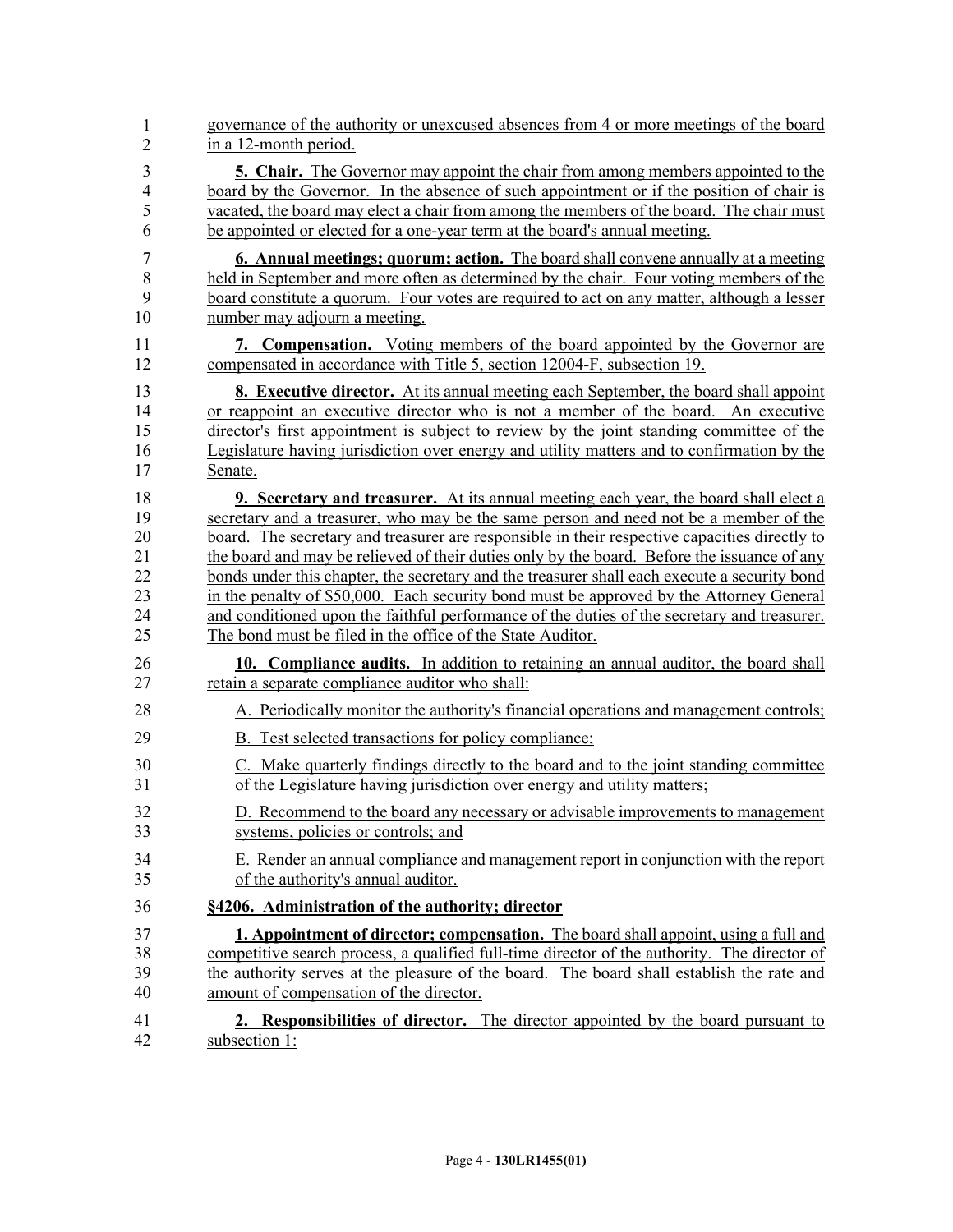| 1      | A. Serves as an ex officio member of the board and as the liaison between the board                                    |
|--------|------------------------------------------------------------------------------------------------------------------------|
| 2      | and the joint standing committee of the Legislature having jurisdiction over energy and                                |
| 3      | utility matters;                                                                                                       |
| 4      | <b>B.</b> Is responsible for:                                                                                          |
| 5      | (1) Establishing an office for the authority;                                                                          |
| 6<br>7 | Hiring and organizing staff for the authority and determining their<br>(2)<br>qualifications, duties and compensation; |
| 8      | (3) Managing the authority's activities, programs, services and staff; and                                             |
| 9      | (4) Performing other duties as the board considers appropriate; and                                                    |
| 10     | C. May delegate to employees of the authority any powers and duties that the director                                  |
| 11     | considers appropriate.                                                                                                 |
| 12     | §4207. Powers of authority                                                                                             |
| 13     | The authority may:                                                                                                     |
| 14     | 1. Suits. Sue and be sued:                                                                                             |
| 15     | 2. Seal. Have a seal and alter the seal at pleasure;                                                                   |
| 16     | <b>3. Personal property.</b> Acquire, hold and dispose of personal property for the                                    |
| 17     | authority's purposes;                                                                                                  |
| 18     | <b>4. Real property, rights or easements.</b> Acquire in the name of the authority, by                                 |
| 19     | purchase, eminent domain, lease or otherwise, real property and rights or easements therein                            |
| 20     | located in the State or in federal waters in the Gulf of Maine determined by the authority                             |
| 21     | to be necessary or desirable for its purposes, and use that property for the authority's                               |
| 22     | purposes;                                                                                                              |
| 23     | <b>5. Eminent domain.</b> Acquire real property as described in subsection 4 by the                                    |
| 24     | exercise of the power of eminent domain in the manner provided by section 4210;                                        |
| 25     | <b>6.</b> Fees. Charge to and collect fees from all electric ratepayers in the State and use the                       |
| 26     | proceeds of such fees for the purposes provided in this chapter, both as subject to and in                             |
| 27     | accordance with such agreement with bondholders as allowed pursuant to this chapter;                                   |
| 28     | <b>7. Contracts.</b> Make contracts with the United States or any instrumentality or agency                            |
| 29     | of the United States; another state or any instrumentality, municipality or agency of another                          |
| 30     | state, including multi-state entities composed of other state agencies; this State or any of                           |
| 31     | its agencies, instrumentalities or municipalities; public corporations or bodies existing                              |
| 32     | therein; private corporations; partnerships; associations; and individuals for the:                                    |
| 33     | A. Construction of renewable generation projects or electricity storage systems;                                       |
| 34     | B. Operations and maintenance of renewable generation projects or electricity storage                                  |
| 35     | systems owned by the authority; and                                                                                    |
| 36     | C. Provision of support services to the authority, including energy planning, energy                                   |
| 37     | market sales, energy contract review, accounting, legal and other types of                                             |
| 38     | administrative services, including start-up funding;                                                                   |
| 39     | <b>8.</b> Grants. Accept grants and the cooperation of the United States or any agency                                 |
| 40     | thereof in the construction, maintenance, reconstruction, operation and financing of the                               |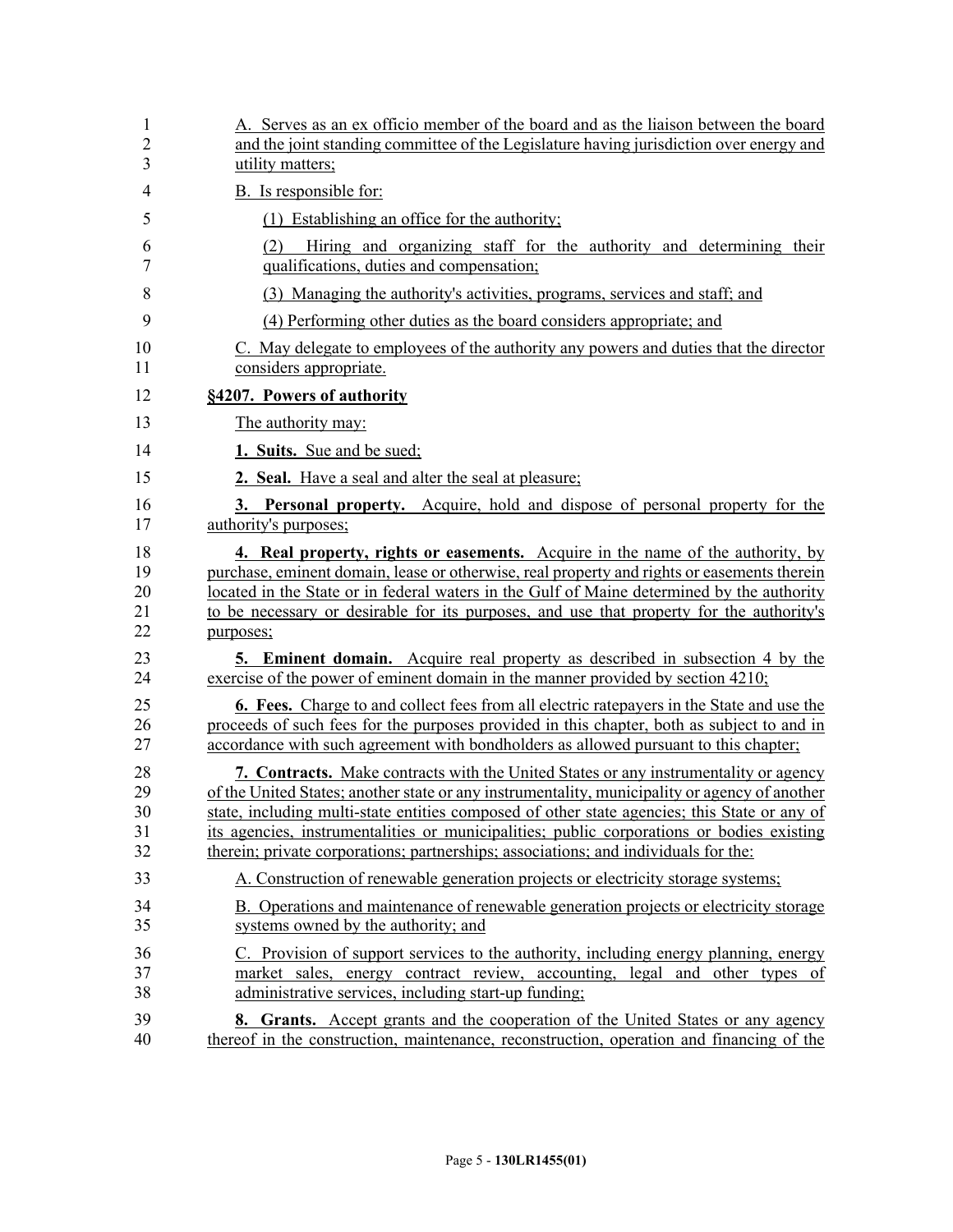| 1              | authority and engage in any and all activities necessary to avail itself of that aid and         |
|----------------|--------------------------------------------------------------------------------------------------|
| $\overline{2}$ | cooperation and repay any such grant or portion thereof;                                         |
| 3              | <b>9. Employees.</b> Except as prohibited by section 4208, subsection 5, employ such             |
| $\overline{4}$ | assistants and agents; engineering, energy, architectural and construction experts;              |
| 5              | inspectors; attorneys; and such other employees as the authority considers necessary or          |
| 6              | appropriate for its purposes.                                                                    |
| 7              | <b>10. Additional powers.</b> Exercise any of its powers in the public domain of the United      |
| 8              | States, unless the exercise of those powers is not permitted by the laws of the United States;   |
| 9              | 11. Debt. Borrow money, make, issue and sell at public or private sale negotiable                |
| 10             | notes, bonds and other evidences of indebtedness or obligations of the authority for the         |
| 11             | purposes set forth in this chapter and secure the payment of that obligation or any part         |
| 12             | thereof by pledge of all or any of the operating revenues of the authority;                      |
| 13             | 12. Loan or security agreements. Enter into loan or security agreements with one or              |
| 14             | more lending institutions, including, but not limited to, banks, insurance companies and         |
| 15             | pension funds, or trustees for those institutions for purposes for which bonds may be issued     |
| 16             | and exercise with respect to such loan or security agreements all of the powers delineated       |
| 17             | in this chapter for the issuance of bonds;                                                       |
| 18             | 13. Interim certificates. Prior to the issuance of any bonds, issue interim certificates         |
| 19             | in such manner and with such conditions as the authority may determine to be exchanged           |
| 20             | for those bonds when issued;                                                                     |
| 21             | <b>14. Legal services.</b> Use the Department of the Attorney General for general counsel,       |
| 22             | bond counsel, labor defense, workers' compensation, legislative issues and other required        |
| 23             | legal services on a fee-for-service basis at rates determined by the Attorney General;           |
| 24             | 15. Efficiency Maine Trust. Pursuant to section 4221, subsections 2 and 3, use the               |
| 25             | Efficiency Maine Trust established in section 10103; and                                         |
| 26             | 16. Other lawful action. Take all lawful action necessary and incidental to the powers           |
| 27             | set out in this section.                                                                         |
| 28             | §4208. Authority prohibitions                                                                    |
| 29             | The authority is prohibited from:                                                                |
| 30             | <b>1. Energy trading.</b> Energy trading, except to the extent necessary to sell the electricity |
| 31             | generated by renewable generation projects or stored in energy storage systems owned by          |
| 32             | the authority;                                                                                   |
| 33             | 2. Energy contracting. Entering into any short-term or long-term energy contracts                |
| 34             | for speculation or hedging purposes;                                                             |
| 35             | 3. Provision of retail electricity service. Providing retail electricity service to any          |
| 36             | electricity ratepayer located in the State or acting in any manner as a competitive electricity  |
| 37             | provider, as defined in section 3201;                                                            |
| 38             | 4. Sale or disposal of environmental attributes associated with renewable                        |
| 39             | <b>generation project.</b> Selling or otherwise disposing of any environmental attribute in any  |
| 40             | form derived from electricity generated by a renewable generation project owned by the           |
| 41             | authority, except to a competitive electricity provider solely for the purpose of meeting        |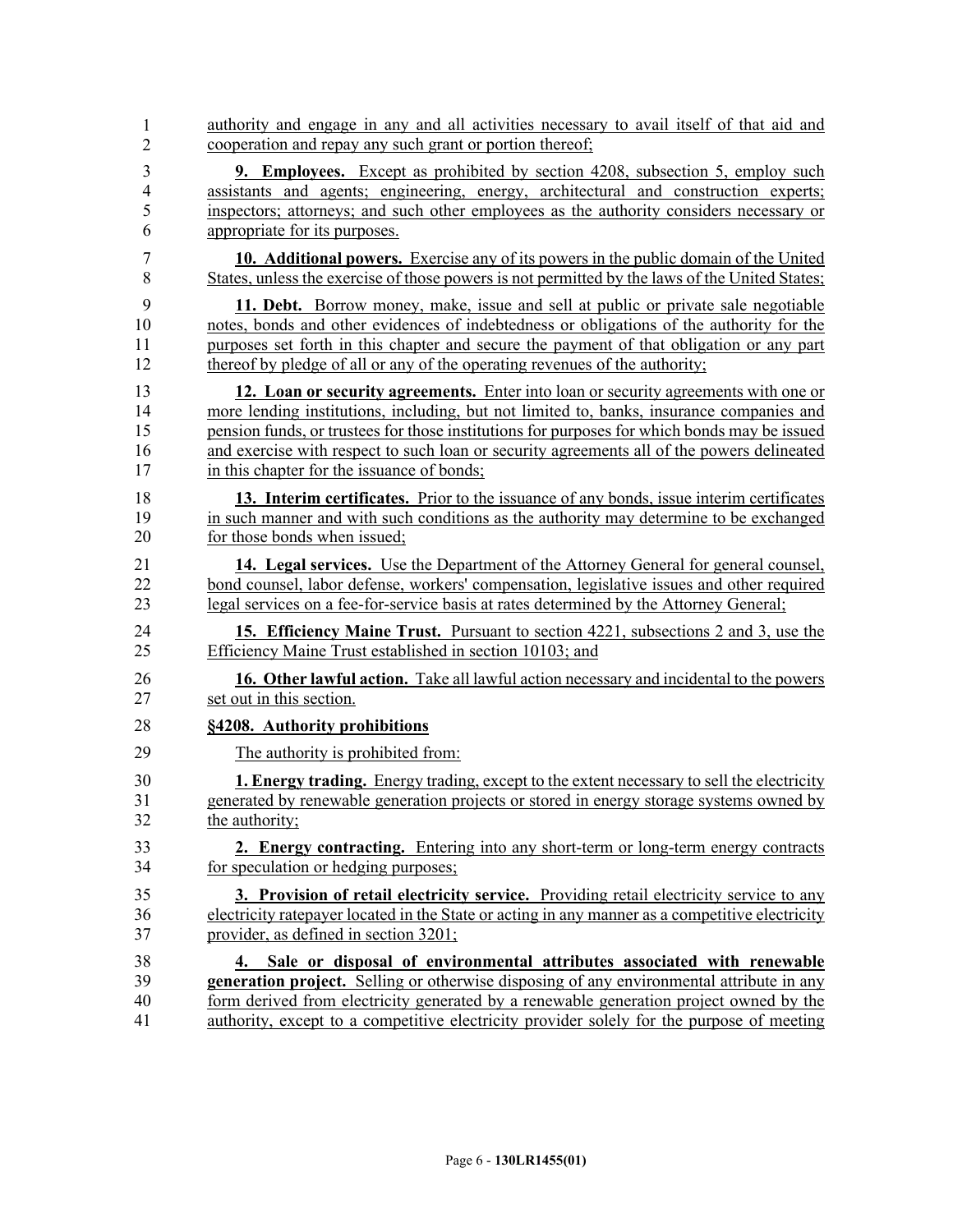| $\mathbf{1}$   | such provider's resource portfolio obligations related to load served in the State or through                                           |
|----------------|-----------------------------------------------------------------------------------------------------------------------------------------|
| $\overline{2}$ | the retirement of such environmental attribute for the authority's account; and                                                         |
| 3              | <b>5. Hiring.</b> Hiring as an employee of the authority any person to provide operations or                                            |
| $\overline{4}$ | maintenance services for any renewable generation project or energy storage system owned                                                |
| 5              | by the authority.                                                                                                                       |
| 6              | §4209. Obligations of authority                                                                                                         |
| 7              | 1. General obligations. All expenses incurred in carrying out this chapter must be                                                      |
| 8              | paid solely from funds provided to the authority pursuant to this chapter, and liability or                                             |
| 9              | obligation may not be incurred under this chapter beyond the extent to which money has                                                  |
| 10             | been provided pursuant to this chapter.                                                                                                 |
| 11             | <b>2. Contracting.</b> This subsection applies to the authority when entering into any                                                  |
| 12             | contracts.                                                                                                                              |
| 13             | A. Contractors and subcontractors on all authority construction and reconstruction                                                      |
| 14             | projects and for all operations and maintenance activities must be equal opportunity                                                    |
| 15             | employers and, in the case of any contracts in excess of \$250,000, shall also pursue, in                                               |
| 16             | good faith, affirmative action programs designed to remedy underrepresentation of                                                       |
| 17             | minorities, women and persons with disabilities. The authority may by rule provide                                                      |
| 18             | for the enforcement of this requirement.                                                                                                |
| 19<br>20       | All authority construction and reconstruction projects are governed by the<br>B.<br>prevailing wage provisions in Title 26, chapter 15. |
| 21             | C. Except as otherwise permitted by law, contracts for goods and services must be                                                       |
| 22             | awarded by the authority through a competitive procurement process. The requirement                                                     |
| 23             | for competitive procurement may be waived:                                                                                              |
| 24             | (1) By the executive director when the purchase is for \$50,000 or less and the                                                         |
| 25             | executive director determines that procurement from a single source is the most                                                         |
| 26             | economical, effective and appropriate means of fulfilling a demonstrated need;                                                          |
| 27             | (2) By the chair of the board when the chair determines that procurement is                                                             |
| 28             | required by a state of emergency; or                                                                                                    |
| 29             | (3) By the board pursuant to a written finding that:                                                                                    |
| 30             | (a) Procurement from a single source is the most economical, effective and                                                              |
| 31             | appropriate means of fulfilling a demonstrated need;                                                                                    |
| 32             | (b) The service or product is uniquely available from only one source; or                                                               |
| 33             | (c) Only one known source can meet the authority's needs within the required                                                            |
| 34             | time.                                                                                                                                   |
| 35             | D. When bond indentures require the authority to appoint an engineering consultant                                                      |
| 36             | who may thereby gain a disproportionate advantage when competing for other design                                                       |
| 37             | and inspection contracts, the authority shall adopt policies to mitigate this advantage                                                 |
| 38             | and promote a fair distribution of the available work among qualified competing                                                         |
| 39             | applicants.                                                                                                                             |
| 40             | 3. Bonds not to be pledges of State. Authority revenue bonds issued under this                                                          |
| 41             | chapter, including any notes or other evidences of indebtedness or obligations defined to                                               |
| 42             | be bonds under this chapter, may not be deemed to be a debt of the State or a pledge of the                                             |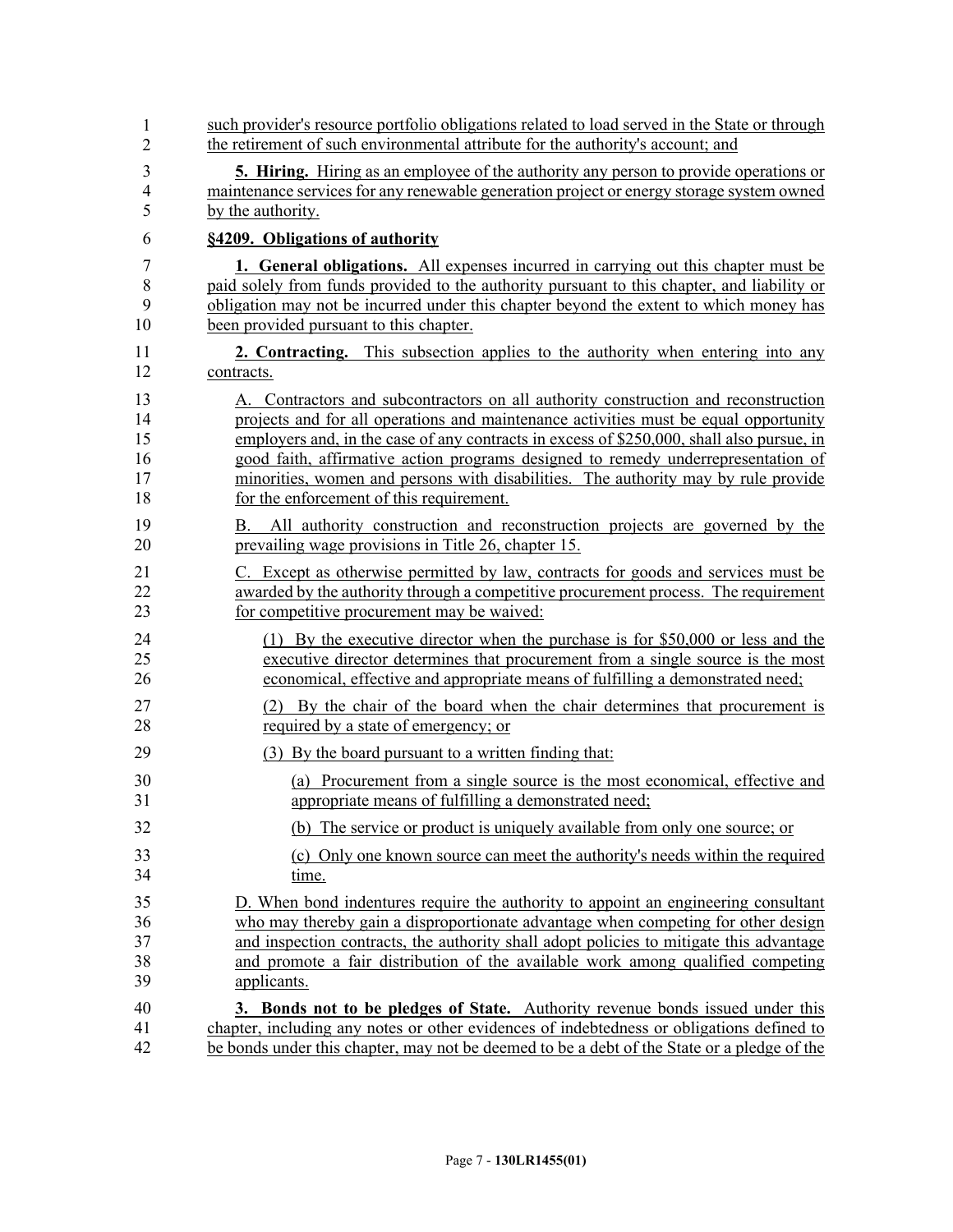| 1                   | faith and credit of the State, but these bonds are payable exclusively from the fund provided                                                                                                    |
|---------------------|--------------------------------------------------------------------------------------------------------------------------------------------------------------------------------------------------|
| $\overline{2}$      | in this chapter for that purpose from operating revenues. The bonds must contain a                                                                                                               |
| 3<br>$\overline{4}$ | statement on their face that the State is not obligated to pay the bond or the interest on the<br>bond and that the faith and credit of the State is not pledged to the payment of the principal |
| 5                   | of or interest or premium on such bonds. The issuance of bonds or refunding of bonds                                                                                                             |
| 6                   | under this chapter may not directly or indirectly or contingently obligate the State to levy                                                                                                     |
| $\overline{7}$      | or to pledge any form of taxation for the bonds or to make any appropriation for the                                                                                                             |
| 8                   | payment of the bonds or the interest or premium on the bonds.                                                                                                                                    |
| 9                   | <b>4. Annual report.</b> The authority shall report by December 1st of each year to the joint                                                                                                    |
| 10                  | standing committee of the Legislature having jurisdiction over energy and utility matters.                                                                                                       |
| 11                  | The report must include:                                                                                                                                                                         |
| 12                  | A. A description of actions taken by the authority pursuant to this chapter during the                                                                                                           |
| 13                  | preceding 12 months;                                                                                                                                                                             |
| 14                  | B. Audited financial statements for the prior fiscal year;                                                                                                                                       |
| 15                  | C. The charges or fees assessed by the authority on all electric rate payers in the State;                                                                                                       |
| 16                  | D. An assessment of whether the renewable generation projects and energy storage                                                                                                                 |
| 17                  | systems owned by the authority are sufficient to enable the authority to fulfill its                                                                                                             |
| 18                  | purpose;                                                                                                                                                                                         |
| 19                  | E. A 5-year and 10-year plan for procuring renewable generation projects and energy                                                                                                              |
| 20                  | storage systems; and                                                                                                                                                                             |
| 21                  | F. Recommendations for changes to the laws relating to the development of renewable                                                                                                              |
| 22                  | generation projects and energy storage systems the authority determines to be                                                                                                                    |
| 23                  | necessary to enable the State to meet its climate goals.                                                                                                                                         |
| 24                  | The annual report must be approved by the board before the report is presented to the joint                                                                                                      |
| 25                  | standing committee of the Legislature having jurisdiction over energy and utility matters.                                                                                                       |
| 26                  | §4210. Property of authority; eminent domain                                                                                                                                                     |
| 27                  | The authority shall hold and acquire property as follows.                                                                                                                                        |
| 28                  | <b>1. Property of authority.</b> All property of the authority and all property held in the                                                                                                      |
| 29                  | name of the State pursuant to the provisions of this chapter are exempt from levy and sale                                                                                                       |
| 30                  | by virtue of any execution, and an execution or other judicial process is not a valid lien                                                                                                       |
| 31                  | upon property of the authority held pursuant to the provisions of this chapter.                                                                                                                  |
| 32                  | 2. Sale or lease of property. The authority may not lease, sell or otherwise convey,                                                                                                             |
| 33                  | or allow to be used, any of its real or personal property or easements in that property,                                                                                                         |
| 34                  | buildings or structures, for commercial purposes, except for electrical power, telegraph,                                                                                                        |
| 35                  | telephone, communications, water, sewer or pipeline facilities installed or erected by the                                                                                                       |
| 36                  | authority, or permitted to be installed or erected by the authority.                                                                                                                             |
| 37                  | 3. Use of eminent domain. Whenever a reasonable price cannot be agreed upon for                                                                                                                  |
| 38                  | the purchase or lease of real property found necessary for the purposes of the authority or                                                                                                      |
| 39                  | whenever the owner is legally incapacitated or is absent or is unable to convey valid title                                                                                                      |
| 40                  | or is unknown, the authority may acquire by eminent domain any such real property                                                                                                                |
| 41                  | whether wholly or partly constructed or interest or interests therein and any land, rights,                                                                                                      |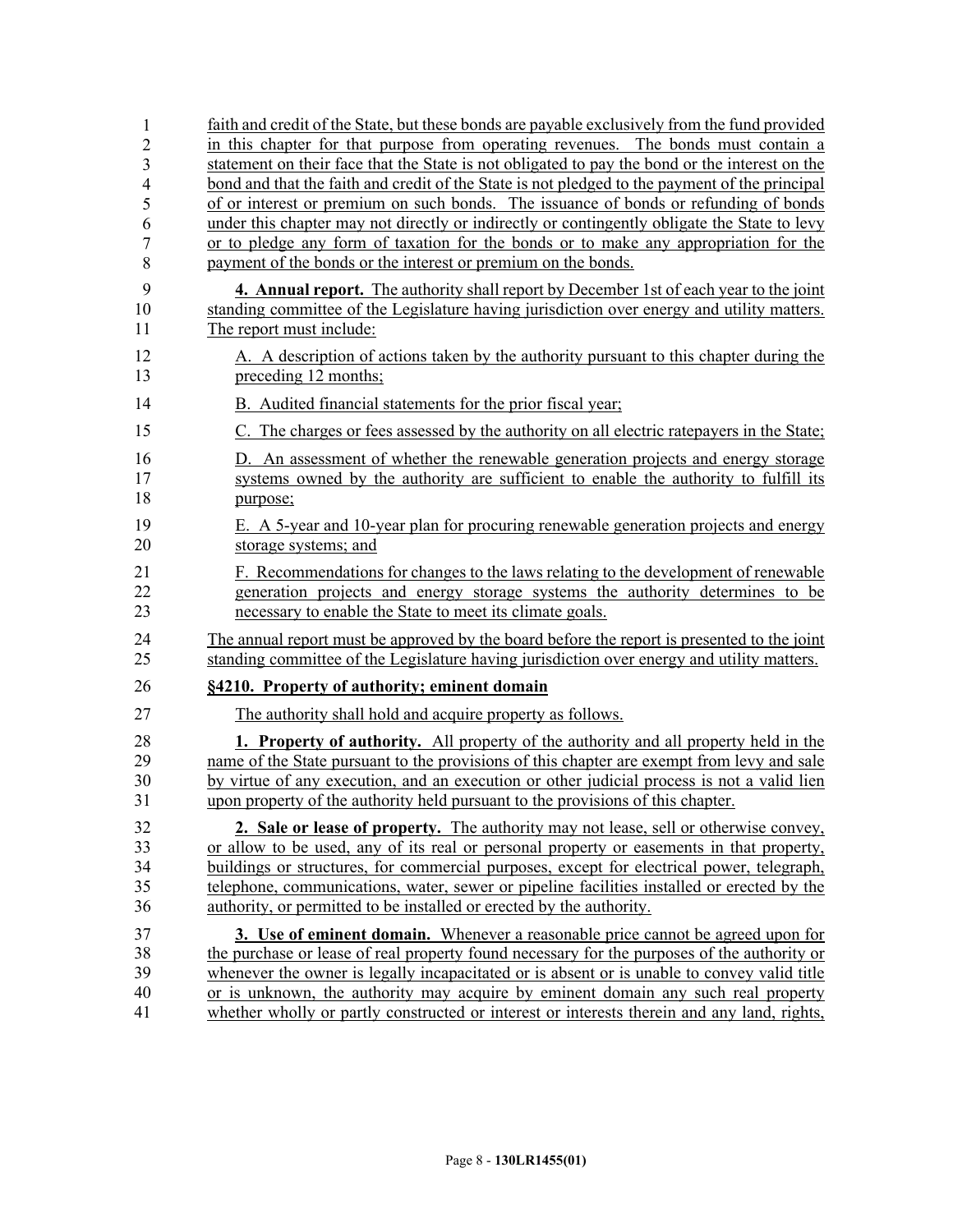42 easements and other property the authority determines necessary or convenient. Title to any property taken by eminent domain must be in the name of the authority. 1 2

3 **4. Entry upon lands.** The authority and its authorized agents and employees may 4 enter upon any lands, waters and premises in the State for the purpose of making surveys, 5 soundings, drillings and examinations as the authority determines necessary or convenient 6 for the purpose of this chapter and the entry may not be deemed a trespass.

7 **5. Authority for transfers of interest in land to authority.** Notwithstanding any 8 provision of law to the contrary, all counties, municipalities and other political subdivisions 9 and all public agencies and commissions of the State and all public service corporations 10 and districts may lease, lend, grant or convey to the authority, upon the authority's request, 11 on such terms and conditions as the proper authorities of the counties, municipalities, 12 political subdivisions, agencies, commissions, public service corporations and districts 13 determine reasonable and fair and without the necessity for any advertisement, order of 14 court or other action or formality other than the regular and formal action of the authorities 15 concerned, any real or personal property or rights therein that may be necessary or 16 convenient to the effectuation of the authorized purposes of the authority, including real 17 and personal property or rights therein already devoted to public use. As used in this 18 subsection, the term "public service corporation" includes every public utility as defined in 19 section 102, subsection 13 and every corporation referred to in Title 13-C.

#### 20 **§4211. Issuance of bonds**

21 The authority may issue bonds as provided in this section.

22 **1. Revenue bonds.** In addition to bonds outstanding pursuant to any other provision 23 of this chapter, the authority may provide by resolution from time to time for the issuance 24 of revenue bonds, including notes or other evidences of indebtedness or obligations defined 25 to be bonds under this chapter, but not exceeding \$1,500,000,000 in the principal amount 26 at any one time outstanding, exclusive of refunding, for any lawful purpose of the authority.

27 **2. Bonds; negotiable; not debt of State.** The bonds of the authority do not constitute 28 a debt of the State or of any agency or political subdivision of the State and are payable 29 solely from the operating revenues of the authority. Notwithstanding any provision of law 30 to the contrary, any bonds issued pursuant to this chapter are fully negotiable. If any of the 31 members or officers of the authority whose signatures appear on the bonds or coupons 32 cease to be members or officers before the delivery of the bonds, the signature is, 33 nevertheless, valid and sufficient for all purposes as if the members or officers had 34 remained in office until that delivery.

35 Whether or not the bonds are of such form and character as to be negotiable instruments 36 under Title 11, Article 8-A, the bonds are hereby made negotiable instruments within the 37 meaning of and for all the purposes of Title 11, Article 8-A, subject only to the provisions 38 of the bonds for registration.

39 It is the intention of this chapter that any pledge made by the authority in respect to the 40 bonds or notes is valid and binding from the time when the pledge is made, that the funds 41 or property so pledged and thereafter received by the authority is immediately subject to 42 the lien of that pledge without any physical delivery of those funds or property or further 43 act and that the lien of such a pledge is valid and binding as against all parties having claims 44 of any kind in tort, contract or otherwise against the authority irrespective of whether those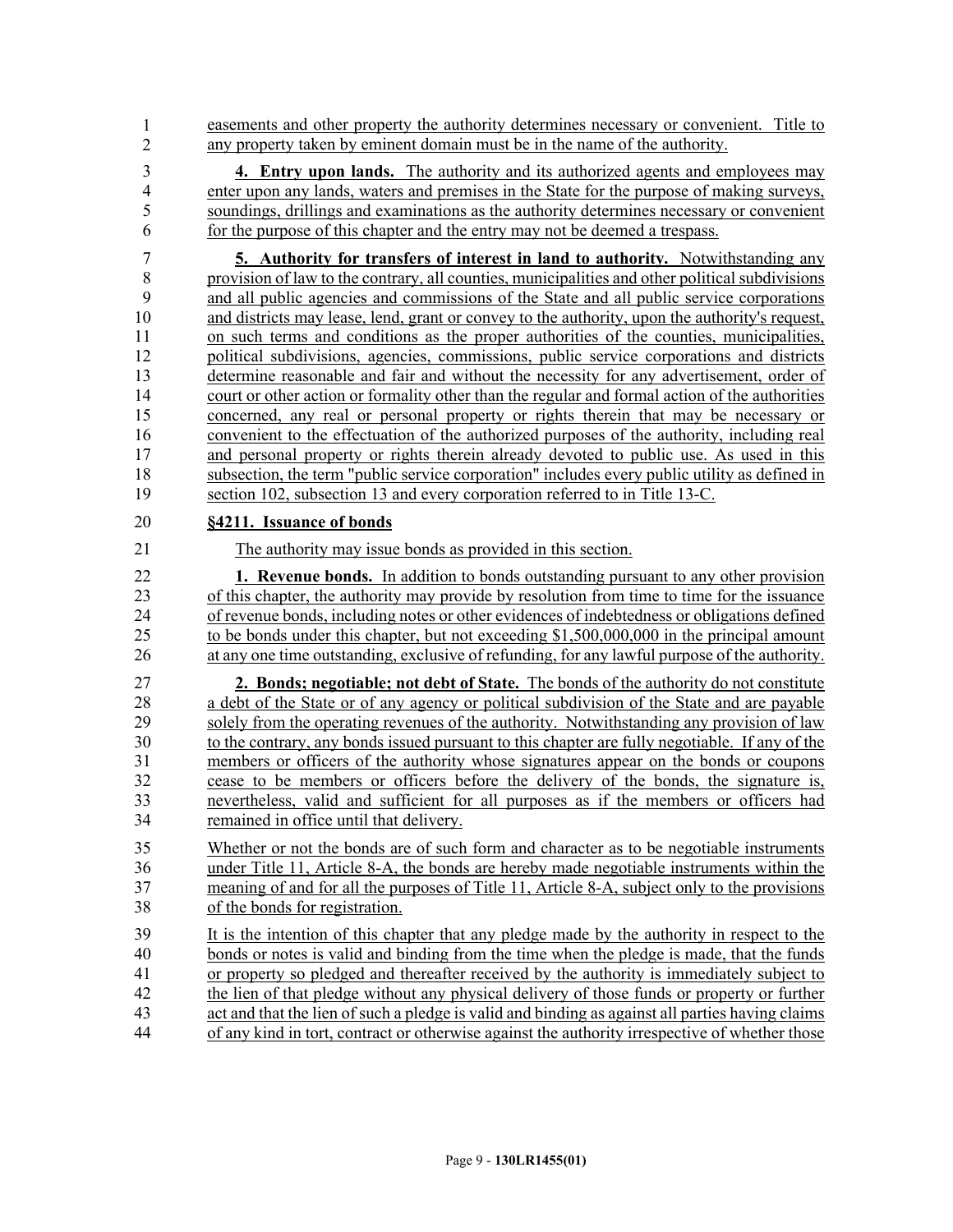| 1<br>2         | parties have notice of that lien. The resolution, trust indenture or any other instrument by<br>which a pledge is created need not be recorded.                                                                                   |
|----------------|-----------------------------------------------------------------------------------------------------------------------------------------------------------------------------------------------------------------------------------|
| 3<br>4         | The authority may, in the resolution authorizing prospective issues, provide as to those<br>bonds:                                                                                                                                |
| 5              | A. The manner of executing the bonds and coupons;                                                                                                                                                                                 |
| 6              | B. The form and denomination of the bonds;                                                                                                                                                                                        |
| 7              | C. Maturity dates;                                                                                                                                                                                                                |
| 8<br>9         | The interest rate or rates on the bonds, which may be fixed or variable or a<br>D.<br>combination of both;                                                                                                                        |
| 10             | E. For the redemption prior to maturity and the premium payable for the bonds;                                                                                                                                                    |
| 11             | F. The place or places for the payment of interest and principal;                                                                                                                                                                 |
| 12             | G. For registration if the authority determines it to be desirable;                                                                                                                                                               |
| 13<br>14       | H. For the pledge of all or any of the operating revenues of the authority for securing<br>payment;                                                                                                                               |
| 15             | I. For the replacement of lost, destroyed or mutilated bonds;                                                                                                                                                                     |
| 16<br>17<br>18 | J. For the setting aside of revenue funds and sinking funds and the regulation and<br>disposition of these revenues and funds and for limitations on reserves, if any,<br>established for capital outlay from operating revenues; |
| 19             | K. For limitations on the issuance of additional bonds;                                                                                                                                                                           |
| 20<br>21       | L. For the procedure, if any, by which the contract with the bondholders may be<br>abrogated or amended;                                                                                                                          |
| 22             | M. For the manner of sale, which may be public or private, and purchase of the bonds;                                                                                                                                             |
| 23<br>24       | N. For covenants against pledging any or certain of the operating revenues of the<br>authority;                                                                                                                                   |
| 25<br>26<br>27 | O. For covenants fixing and establishing the charges and fees levied by the authority<br>on all electric rate payers in the State so as to provide at all times funds that will be<br>sufficient:                                 |
| 28<br>29       | (1) To pay all costs of operation and maintenance and necessary repairs of the<br>authority's renewable generation projects and energy storage facilities;                                                                        |
| 30<br>31       | (2) To meet and pay the principal and interest of all such bonds as they severally<br>become due and payable;                                                                                                                     |
| 32<br>33<br>34 | (3) For the creation of reserves for the principal and interest of all such bonds and<br>for the meeting of contingencies and the operation and maintenance costs of the<br>authority as the authority determines; and            |
| 35             | (4) To pay other lawful charges or costs for which the authority is responsible;                                                                                                                                                  |
| 36             | P. For other covenants as to charges and fees as the authority determines;                                                                                                                                                        |
| 37<br>38       | For covenants as to the rights, liability, powers and duties arising upon the breach<br>O.<br>by the authority of any covenant, condition or obligation;                                                                          |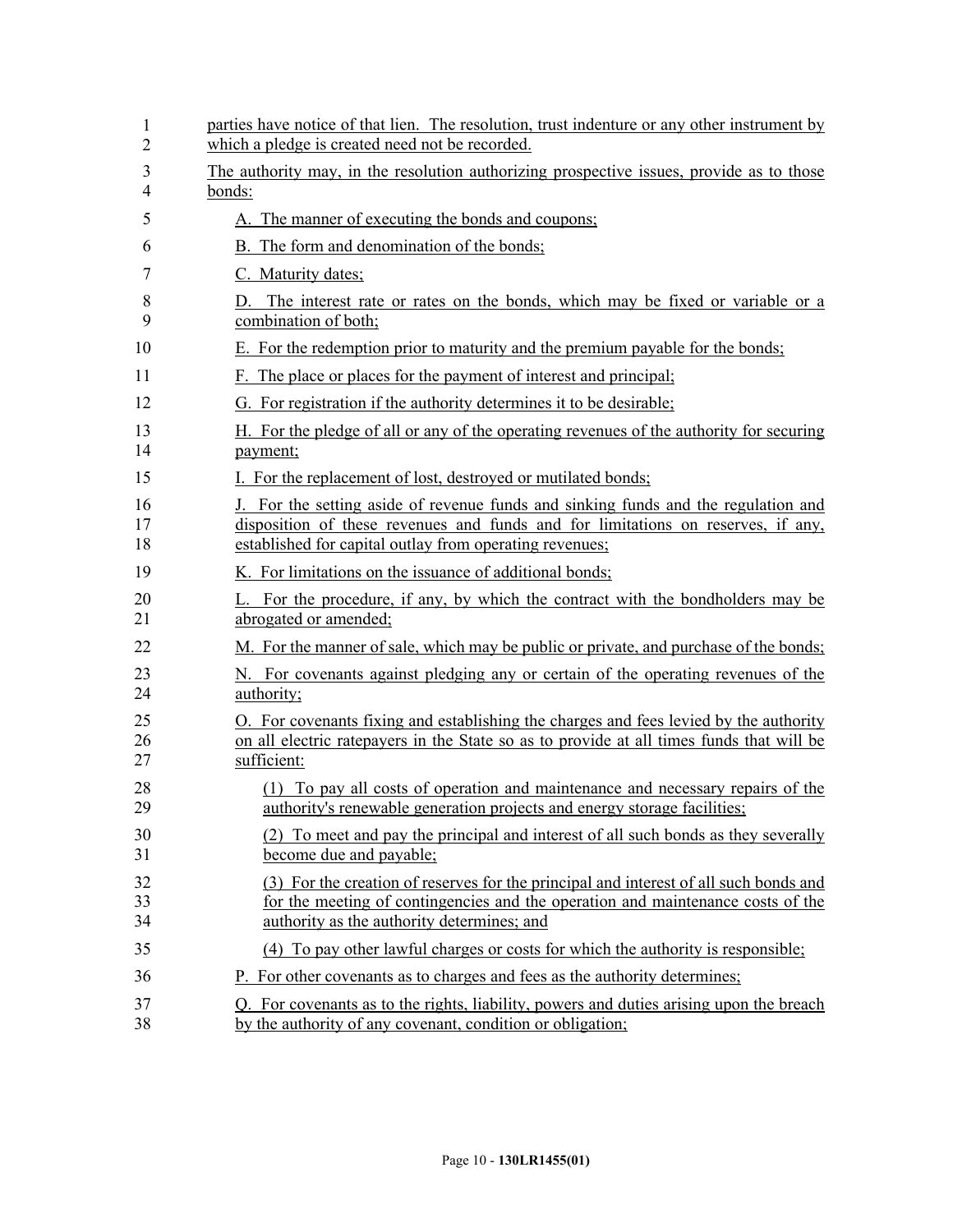| 1              | R. For covenants as to the bonds to be issued and as to the issuance of the bonds in             |
|----------------|--------------------------------------------------------------------------------------------------|
| 2              | escrow and otherwise and as to the use and disposition of the proceeds of the bonds;             |
| 3              | S. For covenants as to the use of the authority's property and the maintenance and               |
| $\overline{4}$ | replacement of the property and the insurance to be carried on the property and the use          |
| 5              | and disposition of insurance money;                                                              |
| 6              | T. For limitations upon the exercise of the powers conferred upon the authority by this          |
| 7              | chapter;                                                                                         |
| 8              | U. For the issuance of these bonds in series or in serial form or for a stated term of           |
| 9              | years with or without mandatory retirements from a sinking fund or otherwise;                    |
| 10             | V. For the issuance, in addition to the issuance of notes and other evidences of                 |
| 11             | indebtedness or obligations authorized under this chapter, of notes in anticipation of           |
| 12             | authorized bonds and for the exercise with respect to the bond anticipation notes of any         |
| 13             | or all of its powers delineated in this chapter for the issuance of bonds; and                   |
| 14             | W. For the performance by the authority of any acts and things necessary or convenient           |
| 15             | or desirable in order to secure its bonds or in the absolute discretion of the authority as      |
| 16             | will tend to make the bonds more marketable notwithstanding that those acts or things            |
| 17             | may not be enumerated in this chapter.                                                           |
| 18             | §4212. Application of proceeds of bonds or notes in anticipation thereof                         |
| 19             | Bonds must be applied as provided in this section.                                               |
| 20             | <b>1. Application.</b> All money received from any bonds or bond anticipation notes issued       |
| 21             | pursuant to this chapter must be applied solely:                                                 |
| 22             | A. To the payment of the cost of acquiring ownership of renewable generation projects,           |
| 23             | energy storage systems or interconnection transmission facilities;                               |
| 24             | B. To the payment of the costs of issuance of the bonds;                                         |
| 25             | C. To the creation of reasonable reserves for the payment of the principal of and                |
| 26             | interest on those bonds, and to meet the cost of extraordinary repairs to or maintenance         |
| 27             | of the property of the authority;                                                                |
| 28             | D. To repay the Efficiency Maine Trust, established in section 10103 for money                   |
| 29             | provided as start-up funds;                                                                      |
| 30             | E. To the operating costs of the authority, including an allowance for working capital;          |
| 31             | and                                                                                              |
| 32             | F. To the payment of any temporary notes of the authority the proceeds of which were             |
| 33             | used for any of the purposes set out in this subsection.                                         |
| 34             | 2. Lien created. There is created and granted a lien upon the proceeds of the bonds              |
| 35             | until so applied in favor of holders of the bonds or the trustee provided for under this chapter |
| 36             | in respect of the bonds.                                                                         |
| 37             | §4213. Bonds; how secured                                                                        |
| 38             | <b>1. Trust indentures.</b> At the discretion of the authority, bonds may be secured by a        |
| 39             | trust indenture by and between the authority and a corporate trustee, which may be any           |
| 40             | trust company or bank having the powers of a trust company within or outside of the State,       |
| 41             | or by a loan or other security agreement with a lender or with such a trustee containing         |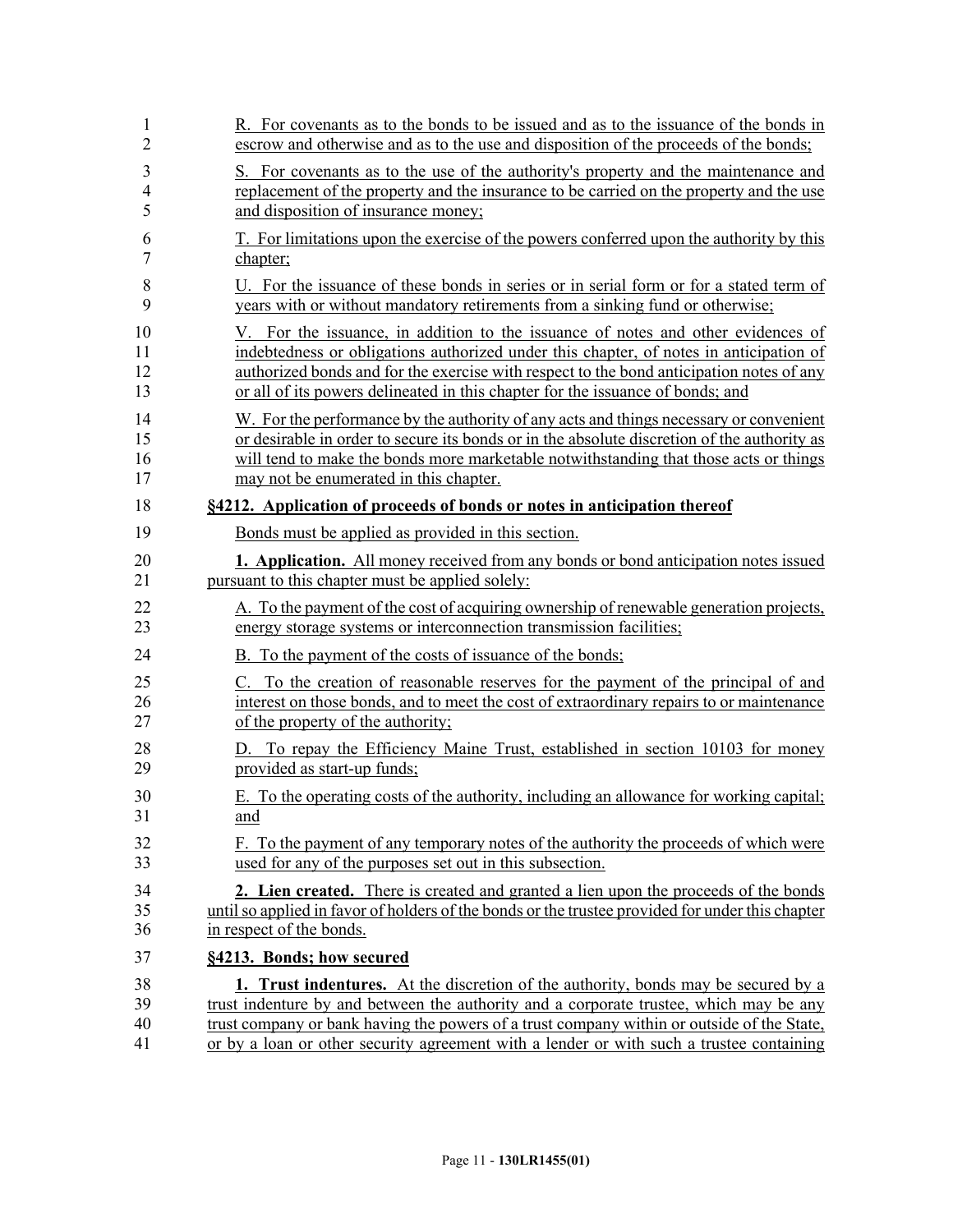| 1              | provisions that may be included in a bond resolution or trust indenture under this chapter.   |
|----------------|-----------------------------------------------------------------------------------------------|
| $\overline{2}$ | The trust indenture or loan or other security agreement may pledge or assign charges and      |
| 3              | fees to be received by the authority but may not convey or mortgage the property of the       |
| $\overline{4}$ | authority.                                                                                    |
| 5              | Either the resolution providing for the issuance of the bonds or the trust indenture or loan  |
| 6              | or other security agreement may contain provisions for protecting and enforcing the rights    |
| 7              | and remedies of the bondholders or other lenders or of the trustee, if any, as may be         |
| 8              | reasonable and proper and not in violation of law, including:                                 |
| 9              | A. Covenants setting forth the duties of the authority in relation to the acquisition of      |
| 10             | property;                                                                                     |
| 11             | B. The construction, maintenance, operation, repair and insurance of the authority's          |
| 12             | property;                                                                                     |
| 13             | C. The custody, safeguarding and application of all money; and                                |
| 14             | D. Any other provisions that the authority determines are necessary, convenient or            |
| 15             | desirable for the security of bondholders and other lenders or of the trustee, if any.        |
| 16             | Any trust indenture or loan or other security agreement may restrict the individual right of  |
| 17             | action of bondholders or other lenders to the extent the authority determines is necessary,   |
| 18             | convenient or desirable. All expenses incurred in carrying out the trust indenture or loan    |
| 19             | or other security agreement may be treated as a part of the cost of the maintenance,          |
| 20             | operation and repair of the authority's property.                                             |
| 21             | 2. Other agreements. The authority may enter into an agreement with a bank or                 |
| 22             | financial institution incorporated within or outside of the State as necessary or convenient  |
| 23             | for the provision of trustee, paying agent, depository or other financial services in         |
| 24             | connection with bonds issued by the authority pursuant to this chapter, and it is lawful for  |
| 25             | any bank or trust company to enter into any such agreements with the authority and to         |
| 26             | furnish indemnity bonds or to pledge any securities required by the authority.                |
| 27             | §4214. Interest rate agreements                                                               |
| 28             | The authority is authorized to enter from time to time into agreements with another           |
| 29             | party, on terms and conditions that the authority determines are necessary or convenient,     |
| 30             | in which the authority agrees to make a payment to, or to receive a payment from, the other   |
| 31             | party based on a comparison at a future date between an interest rate specified on the date   |
| 32             | of the agreement and a rate derived on or about that future date from an interest rate index. |
| 33             | The authority is authorized to enter into any credit enhancement or liquidity agreement on    |
| 34             | terms and conditions that the authority determines are necessary or convenient for carrying   |
| 35             | out this section.                                                                             |
| 36             | §4215. Exemption from taxes                                                                   |
| 37             | The accomplishment by the authority of the authorized purpose stated in this chapter          |
| 38             | being for the benefit of the people of the State and for the improvement of their commerce    |
| 39             | and prosperity in which accomplishment the authority will be performing essential             |
| 40             | governmental functions, the authority may not be required to pay any taxes or assessment      |
| 41             | on any property acquired or used by it for the purposes provided in this chapter, nor may     |
| 42             | the authority be required to pay any tax upon its income except as may be required by the     |
| 43             | laws of the United States, and the bonds or other securities and obligations issued from the  |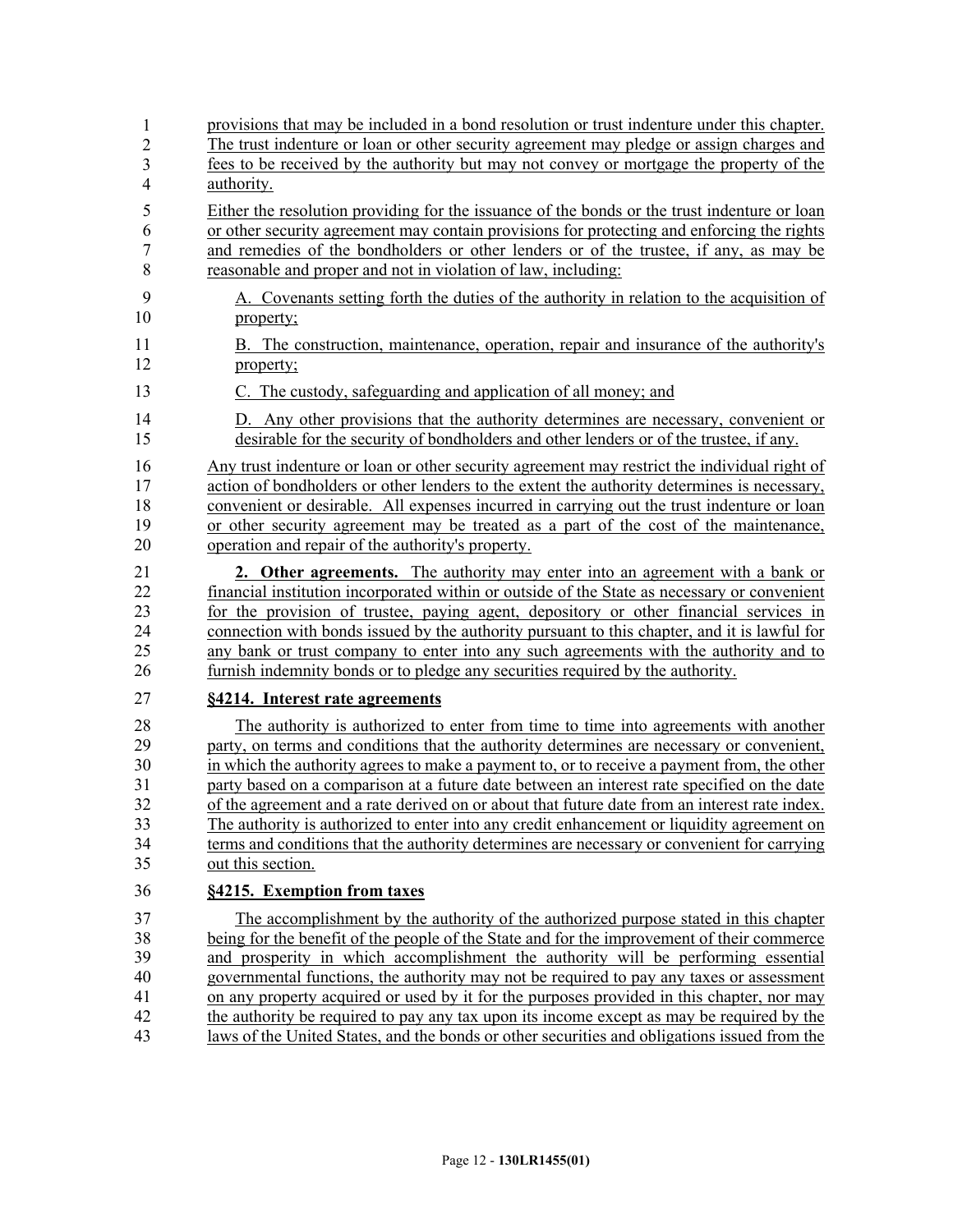authority, their transfer and the income therefrom, including any profits made on the sale thereof, must at all times be free from taxation within the State. 3 **§4216. Refunding bonds** 4 The authority is authorized to provide by resolution for the issuance of revenue 5 refunding bonds of the authority, including notes or other obligations defined as bonds 6 under this chapter for the purpose of refunding any bonds then outstanding, including the 7 payment of any redemption premium thereon and any interest accrued or to accrue to the 8 date of redemption of these bonds; and, if determined advisable by the authority, for any 9 additional purpose for which bonds authorized by this chapter may be issued. The issuance 10 of the bonds, the maturities and other details thereof, the rights of the holders thereof and 11 the rights, duties and obligations of the authority in respect of those rights, duties and 12 obligations are governed by this chapter insofar as these rights, duties and obligations may 13 be applicable. 14 **§4217. Interim certificates** 15 Prior to the issuance of any bonds, the authority may issue interim certificates in such 16 manner and with such conditions as the authority may determine to be exchanged for the 17 bonds when issued. 18 **§4218. Sinking fund for payment of bonds** 19 **1. Establishment of sinking fund.** The authority's revenues, except such part as may 20 be required for the construction, reconstruction, operation and maintenance of the 21 authority's property, for the payment of the principal and the interest on the bonds of the 22 authority or otherwise in accordance with the provisions thereof, and after deducting the 23 operating expenses of the authority, must be set aside at such regular intervals as may be 24 provided in the resolution or trust indenture or loan or other security agreement, in a sinking 25 fund that is pledged to, and charged with, the payment of: 26 A. The interest upon those bonds as that interest falls due; 27 B. The principal of the bonds as that principal falls due; 28 C. The necessary fiscal agency charges for paying principal and interest; and 29 D. Any premiums upon bonds retired by call or purchase as provided in subsection 2. 30 **2. Use and disposition of sinking fund.** The use and disposition of the sinking fund 31 are subject to such rules as may be provided in the resolution authorizing the issuance of 32 bonds or in the related trust indenture or loan or other security agreement, but, except as 33 may otherwise be provided in that resolution or trust indenture or loan or other security 34 agreement, the sinking fund must be a fund for the benefit of all bonds issued under this 35 chapter without distinction or priority of one over another. Subject to the provisions of the 36 resolution authorizing the issuance of bonds or of the trust indenture or loan or other 37 security agreement, any money in the sinking fund in excess of an amount equal to one 38 year's interest on all bonds then outstanding may be applied to the purchase or redemption 39 of bonds. All bonds so purchased or redeemed must immediately be canceled and may not 40 again be issued. 41 **§4219. Trust funds** 1 2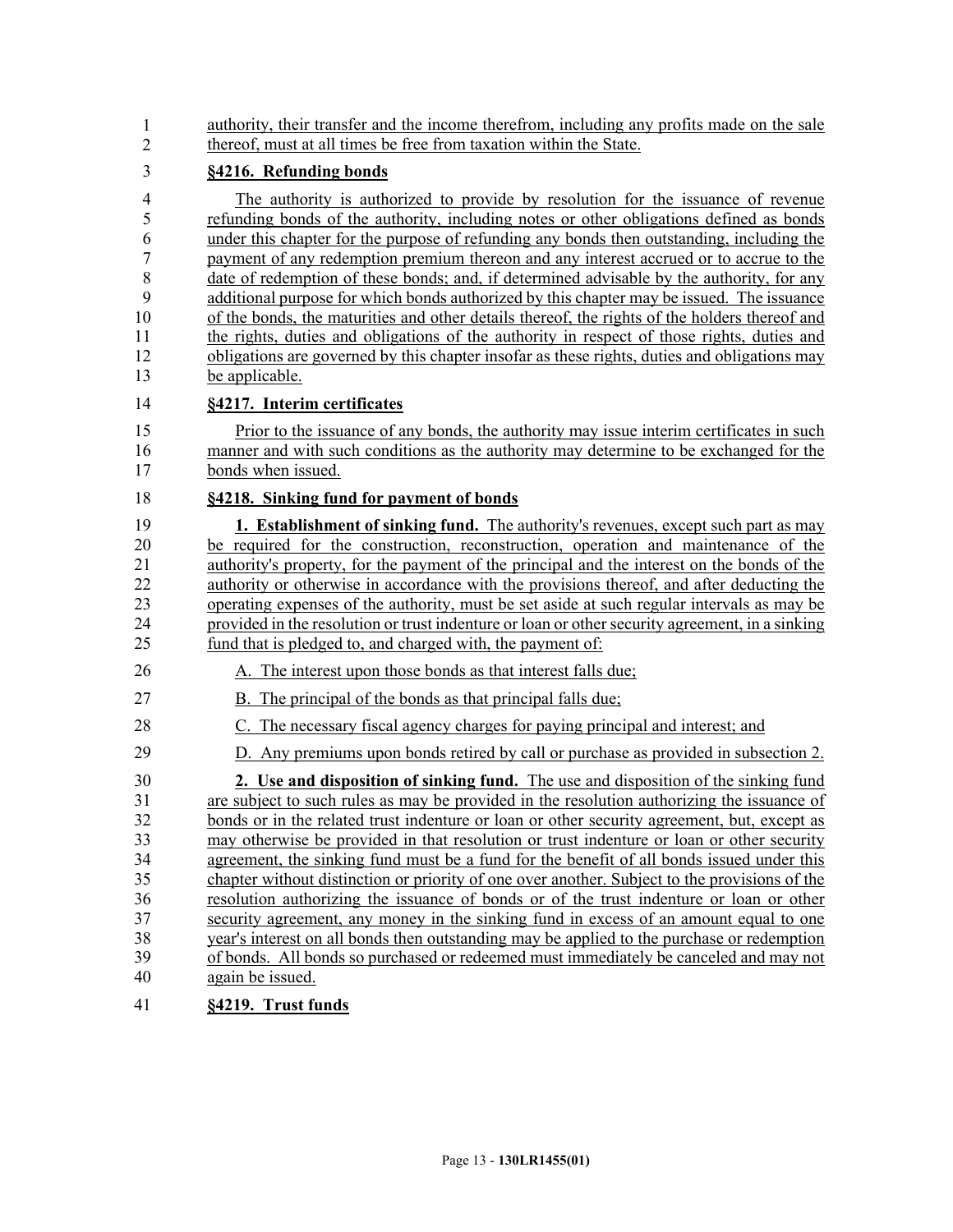1 Subject to any agreement with the bondholders, all revenue received by the authority, 2 after deducting expenditures required for the construction, reconstruction, operation and<br>3 maintenance of the property of the authority, for the payment of the principal and the maintenance of the property of the authority, for the payment of the principal and the 4 interest on the bonds of the authority or otherwise in accordance with the provisions 5 thereof, and after deducting the operating expenses of the authority, must be held and 6 invested by the authority to establish trust funds for reserve and sinking funds for the 7 retirement of bonded indebtedness.

#### 8 **§4220. Provisions in case of default on bonds**

9 Except as may otherwise be provided in a bond resolution or trust indenture or loan or 10 security agreement, in the event that the authority defaults in the payment of principal or 11 interest on any of its bonds after the principal or interest falls due and that default continues 12 for a period of 60 days or defaults in any other agreement with the bondholders or with a 13 trustee under a trust indenture or loan or security agreement, the holders of 25% in 14 aggregate principal amounts of the bonds then outstanding by instrument filed in the office 15 of the Secretary of State duly acknowledged may appoint a trustee to represent the 16 bondholders for the purpose provided in this section. The trustee may upon the written 17 request of the holders of 25% in principal amount of the bonds then outstanding:

18 **1. Enforcement of rights of bondholders.** By mandamus or other suit, action or 19 proceeding at law or in equity enforce the rights of the bondholders;

20 **2. Suit upon bonds.** Bring suit upon the bonds;

21 **3. Enjoinment of acts or other things.** Enjoin any acts or other things that may be 22 unlawful or in violation of the rights of the bondholders; or

23 **4. Require accounting.** By action or suit in equity require the authority to account as 24 if it were trustee of an expressed trust for the bondholders. The trustee is entitled, as a 25 right, to the appointment of a receiver who may, to the extent that the authority could itself 26 do, enter and take possession of the facilities of the authority or any part thereof, the 27 revenue or receipts from which are or may be applicable to the payment of the bonds in 28 default, and operate and maintain the facilities and collect and receive all revenue thereafter 29 arising from the facilities in the same manner as the authority might do and shall deposit 30 all such money in a separate account and apply the money in such manner as the court 31 directs. In any suit, action or proceeding by the trustee, the fees, counsel fees and expenses 32 of the trustee and the receiver, if any, and all costs and disbursements allowed by the court 33 must be a first charge on any authority revenues, the revenues and receipts from which are 34 or may be applicable to the payment of the bonds so in default. The trustees, in addition, 35 have and possess all the powers necessary and appropriate for the exercise of any functions 36 specifically set forth in this section or incident to the general representation of the 37 bondholders in the enforcement and protection of their rights. Except as may otherwise be 38 provided in a bond resolution or trust indenture or loan or other security agreement, in 39 addition to other rights and limitations, any bondholder has the right by mandamus or other 40 suit, action or proceeding in law or in equity to enforce the bondholder's rights against the 41 authority, including the right to require the authority to carry out any agreement or covenant 42 and to perform its duties under this chapter.

#### 43 **§4221. Authority operations**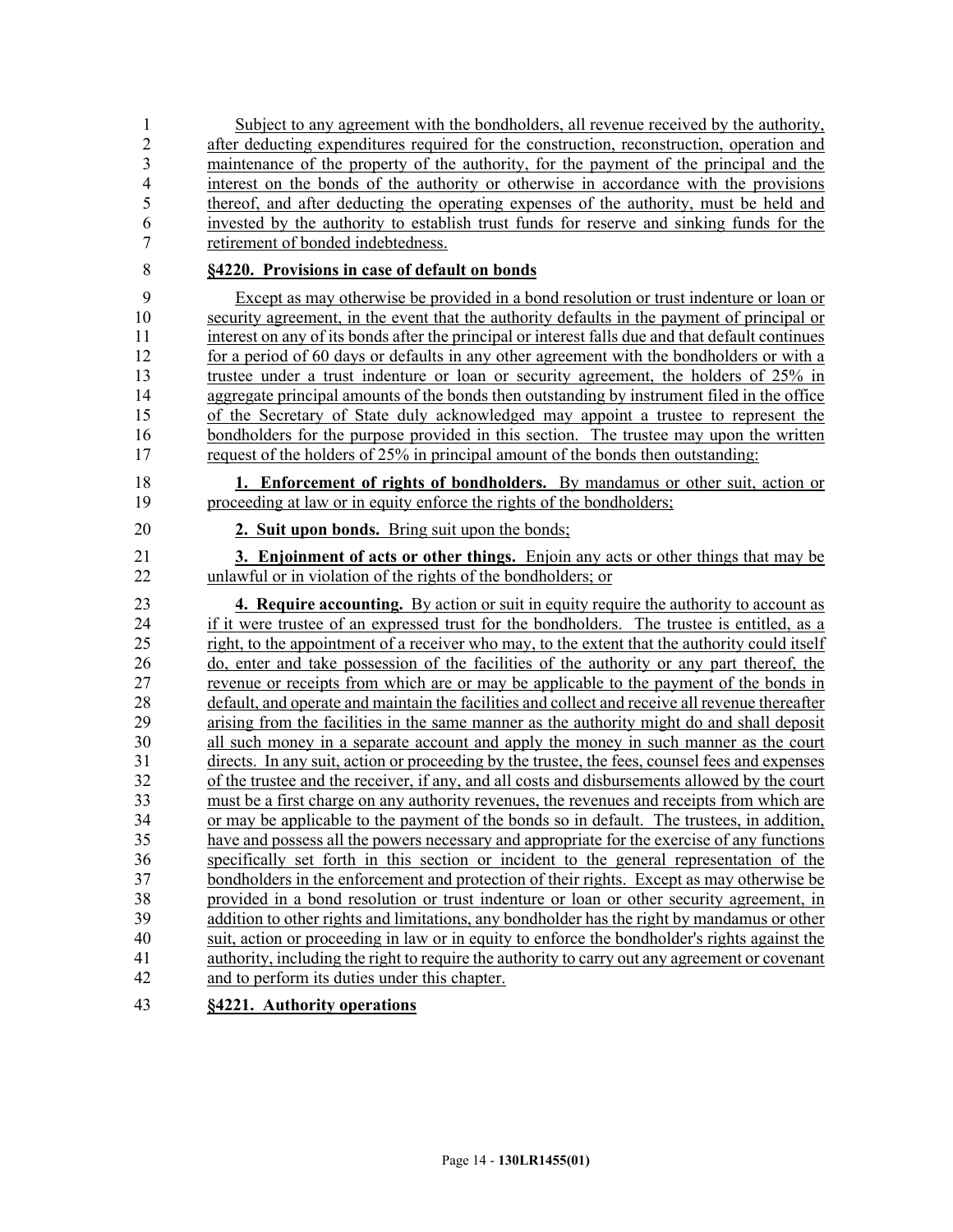| 1        | 1. Capital and operating plans. The executive director shall prepare annual capital                                                                           |
|----------|---------------------------------------------------------------------------------------------------------------------------------------------------------------|
| 2        | and operating plans and budgets for approval each year by the board. The annual capital                                                                       |
| 3        | and operating plans must be for the period beginning July 1st and ending June 30th of the                                                                     |
| 4        | following year. The plans and budgets must be presented to the board no later than                                                                            |
| 5        | December 31st of each year according to this subsection.                                                                                                      |
| 6        | A. The capital plan and budget each year must provide for the development and                                                                                 |
| 7        | ownership by the authority of renewable generation projects and energy storage                                                                                |
| 8        | systems in the following cumulative amounts:                                                                                                                  |
| 9        | (1) By the end of 2024, 35 gigawatt hours of energy and 10 megawatts of energy                                                                                |
| 10       | storage system capacity;                                                                                                                                      |
| 11       | (2) By the end of 2025, 90 gigawatt hours of energy and 16 megawatts of energy                                                                                |
| 12       | storage system capacity;                                                                                                                                      |
| 13       | (3) By the end of 2026, 165 gigawatt hours of energy and 23 megawatts of energy                                                                               |
| 14       | storage system capacity;                                                                                                                                      |
| 15       | (4) By the end of 2027, 260 gigawatt hours of energy and 31 megawatts of energy                                                                               |
| 16       | storage system capacity;                                                                                                                                      |
| 17       | (5) By the end of 2028, 380 gigawatt hours of energy and 40 megawatts of energy                                                                               |
| 18       | storage system capacity;                                                                                                                                      |
| 19       | (6) By the end of 2029, 530 gigawatt hours of energy and 50 megawatts of energy                                                                               |
| 20       | storage system capacity;                                                                                                                                      |
| 21       | (7) By the end of 2030, 790 gigawatt hours of energy and 61 megawatts of energy                                                                               |
| 22       | storage system capacity;                                                                                                                                      |
| 23       | (8) By the end of 2031, 1,110 gigawatt hours of energy and 73 megawatts of                                                                                    |
| 24       | energy storage system capacity;                                                                                                                               |
| 25       | (9) By the end of 2032, 1,510 gigawatt hours of energy and 86 megawatts of                                                                                    |
| 26       | energy storage system capacity; and                                                                                                                           |
| 27       | $(10)$ By the end of 2033, 2,000 gigawatt hours of energy and 100 megawatts of                                                                                |
| 28       | energy storage system capacity.                                                                                                                               |
| 29<br>30 | The operating plan and budget each year must detail the costs of operating the<br>В.<br>authority, including the following:                                   |
| 31<br>32 | Debt service obligations on the outstanding bonded indebtedness of the<br>(1)<br>authority;                                                                   |
| 33       | (2) Issuance of new debt consistent with the capital plan and budget;                                                                                         |
| 34       | (3) Staffing requirements for the authority;                                                                                                                  |
| 35       | (4) Personnel costs, inclusive of benefits, overhead and administrative support                                                                               |
| 36       | costs;                                                                                                                                                        |
| 37<br>38 | Third-party contract costs for the operations, maintenance and repairs of the<br>(5)<br>authority's renewable generation projects and energy storage systems; |
| 39       | (6) Other costs to support the operations of the authority; and                                                                                               |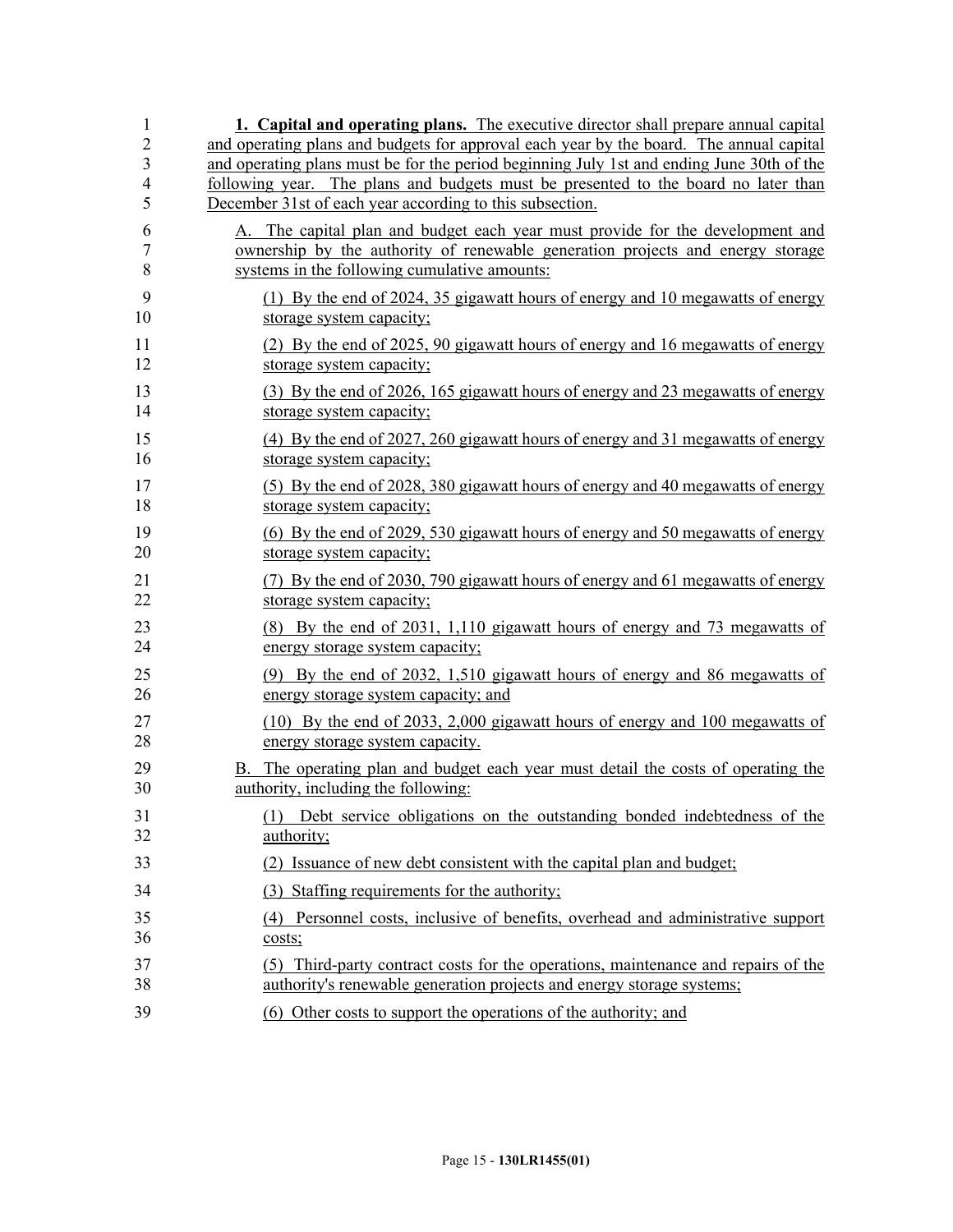| $\mathbf{1}$   | (7) Revenues to the authority from the sale of output and environmental attributes            |
|----------------|-----------------------------------------------------------------------------------------------|
| $\overline{2}$ | pursuant to section 4208, subsection 4 from renewable generation projects and                 |
| $\overline{3}$ | energy storage systems, as set forth in subsections 3, 4 and 5.                               |
| $\overline{4}$ | 2. Authority revenues. The authority must receive start-up revenues in the form of a          |
| 5              | \$1,000,000 loan from the Efficiency Maine Trust, established in section 10103, whose         |
| 6              | terms must be a 3-year maturity at an interest rate of 3% per annum, and ongoing revenues     |
| 7              | from the sale of output from the authority's renewable energy projects and energy storage     |
| 8              | systems as described in subsection 3 and from charges levied on all electric ratepayers in    |
| 9              | the State, as described in subsection 4. The start-up revenues must be available to the       |
| 10             | authority within 30 days of the confirmation of the board.                                    |
| 11             | <b>3. Revenues from sale of output.</b> The authority shall sell 100% of the output and       |
| 12             | associated environmental attributes into the relevant wholesale markets in the ISO-NE         |
| 13             | region. All sales must be at the spot market price or its equivalent for those outputs for    |
| 14             | which a spot market does not exist. The authority shall contract with the Efficiency Maine    |
| 15             | Trust, established in section 10103, to manage all such sales and to settle financially all   |
| 16             | outputs and environmental attributes sold to the accounts of the authority. In no instance    |
| 17             | may the beneficial title to the outputs or environmental attributes associated with any       |
| 18             | renewable generation project or energy storage system owned by the authority be held by       |
| 19             | any entity other than the authority prior to the point of sale.                               |
| 20             | <b>4. Surcharge.</b> The authority receives revenues from the Maine Generation Authority      |
| 21             | surcharge levied pursuant to section 3210-H on all electric rate payers in the State pursuant |
| 22             | to this subsection.                                                                           |
| 23             | A. The annual revenue requirement for the authority must be equal to the sum of all           |
| 24             | the costs included in the authority's annual operating plan and budget as set forth in        |
| 25             | subsection 1.                                                                                 |
| 26             | B. Upon approval by the board of the authority's annual operating plan and budget as          |
| 27             | set forth in subsection 1, the board shall set the authority's annual revenue requirement     |
| 28             | for the 12-month period beginning on the next July 1st.                                       |
| 29             | C. The executive director shall compute the surcharge levied on all electric rate payers,     |
| 30             | expressed as a dollars-per-kilowatt-hours amount to be collected from all electric            |
| 31             | rate payers in the State by first subtracting the total revenues from the sale of output and  |
| 32             | environmental attributes from subsection 3 from the annual revenue requirement, then          |
| 33             | dividing this amount by the projected total kilowatt-hours of electric load summed over       |
| 34             | all electric ratepayers in the State for the 12-month period beginning on the next July       |
| 35             | 1st, and then multiplying this value by a factor equal to one plus the bad debt and           |
| 36             | uncollectible percentage across all transmission and distribution utilities in the State      |
| 37             | for the prior 12-month period.                                                                |
| 38             | D. The executive director shall submit to the commission the amount of the surcharge          |
| 39             | to be levied on electric ratepayers and supporting documentation by February 15th of          |
| 40             | each year.                                                                                    |
| 41             | E. If the surcharge to be levied on electric rate payers is positive, the commission shall    |
| 42             | direct all transmission and distribution utilities in the State to include in their rates for |
| 43             | all of their customers the Maine Generation Authority surcharge for the period July 1st       |
| 44             | to June 30th of the following year and to remit all money collected by the transmission       |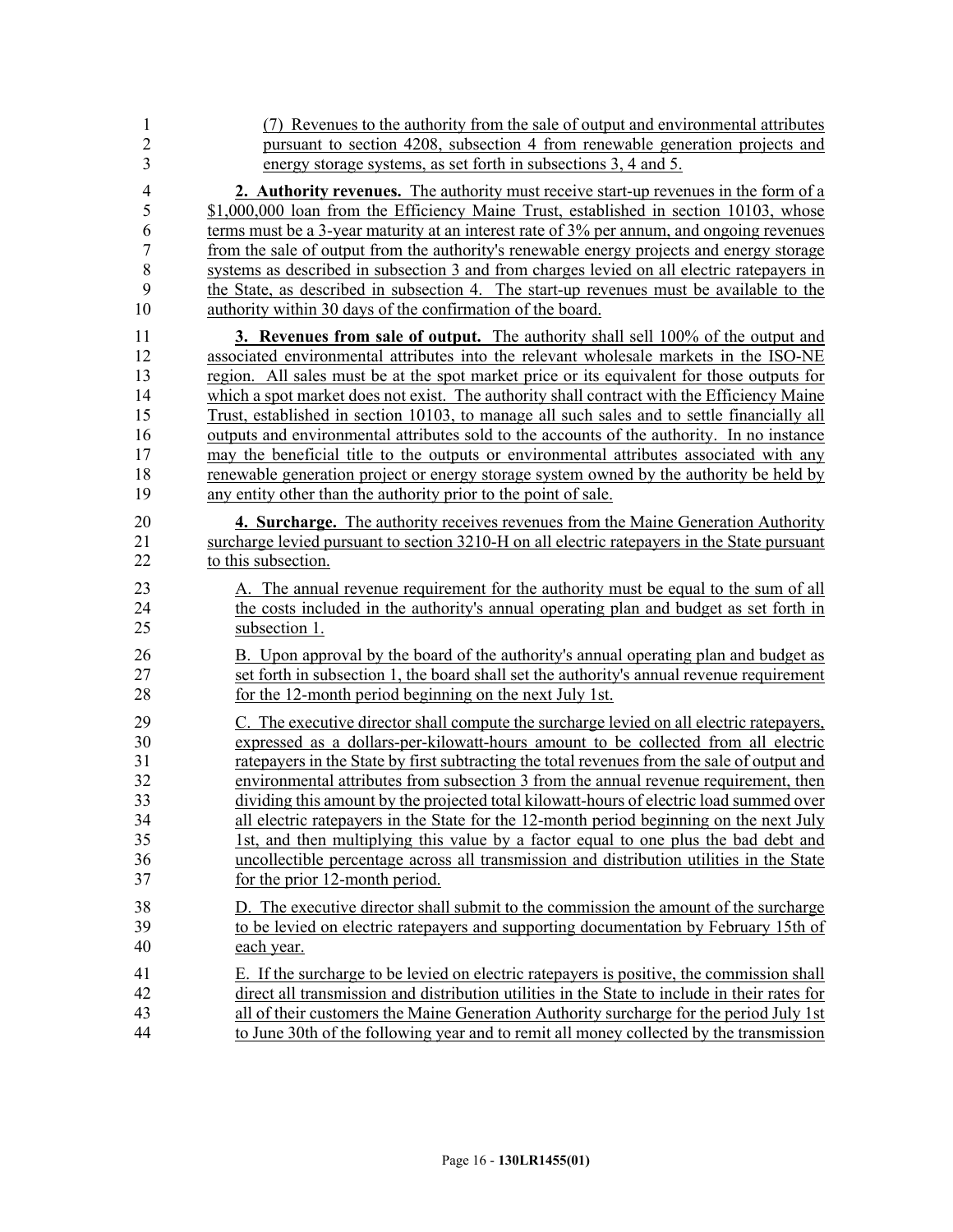| 1              | and distribution utilities to the authority within 30 days of the commission's receipt of                                                                                                                                 |
|----------------|---------------------------------------------------------------------------------------------------------------------------------------------------------------------------------------------------------------------------|
| $\overline{2}$ | that money.                                                                                                                                                                                                               |
| 3              | F. If the surcharge to be levied on electric rate payers is negative, the commission shall                                                                                                                                |
| 4              | set the surcharge equal to zero, and the authority shall use all surplus revenues in a                                                                                                                                    |
| 5              | manner consistent with sections 4218 and 4219.                                                                                                                                                                            |
| 6              | §4222. Use of authority revenues                                                                                                                                                                                          |
| 7              | <b>1.</b> Approved uses. The use of all authority revenues is limited to the following                                                                                                                                    |
| 8              | purposes:                                                                                                                                                                                                                 |
| 9              | A. Maintenance, repair and operation of the renewable generation projects and energy                                                                                                                                      |
| 10             | storage systems owned by the authority and the establishment of reserves required                                                                                                                                         |
| 11             | therefor including, without limitation, reserves required or permitted by the resolutions                                                                                                                                 |
| 12             | authorizing the issuance of bonds or by the trust indentures relating to those bonds, and                                                                                                                                 |
| 13             | including any costs specially incurred by the authority;                                                                                                                                                                  |
| 14             | B. Payment of the cost of any debt incurred by the authority, including, but not limited                                                                                                                                  |
| 15             | to, payment of interest and principal on any bonds issued by the authority and payment                                                                                                                                    |
| 16             | into any sinking funds;                                                                                                                                                                                                   |
| 17             | C. Operations of the authority as set forth in the authority's operating plan and budget                                                                                                                                  |
| 18             | approved by the board; and                                                                                                                                                                                                |
| 19             | D. Payments to reserve or sinking funds established by the authority to meet                                                                                                                                              |
| 20             | anticipated future costs of the authority's capital plan and budget or to accomplish other                                                                                                                                |
| 21             | designated purposes for which the authority is authorized to issue bonds, as long as the                                                                                                                                  |
| 22             | funding for those projects financed from reserves, together with the estimated future                                                                                                                                     |
| 23             | costs thereof, have been approved by the authority.                                                                                                                                                                       |
| 24             | §4223. Freedom of access; confidentiality                                                                                                                                                                                 |
| 25             | The proceedings of the board and records of the authority are subject to the freedom of                                                                                                                                   |
| 26             | access laws under Title 1, chapter 13, except as specifically provided in this section.                                                                                                                                   |
| 27             | 1. Confidential records. The following records are designated as confidential for                                                                                                                                         |
| 28             | purposes of Title 1, section 402, subsection 3, paragraph A:                                                                                                                                                              |
| 29             | A. A record obtained or developed by the authority that:                                                                                                                                                                  |
| 30             | (1) A person, including the authority, to whom the record belongs or pertains has                                                                                                                                         |
| 31             | requested be designated confidential and that the board has determined contains                                                                                                                                           |
| 32             | information that gives the owner or a user an opportunity to obtain a business or                                                                                                                                         |
| 33             | competitive advantage over another person who does not have access to the                                                                                                                                                 |
| 34             | information, except through the authority's records, or access to which by others                                                                                                                                         |
| 35             | would result in a business or competitive disadvantage, loss of business or other                                                                                                                                         |
| 36             | significant detriment, other than loss or denial of financial assistance from the                                                                                                                                         |
| 37<br>38<br>39 | authority, to any person to whom the record belongs or pertains; or<br>Contains information about the energy usage profile of an identifiable<br>(2)<br>customer of a transmission and distribution utility in the State; |
| 40             | B. A financial statement or tax return; or                                                                                                                                                                                |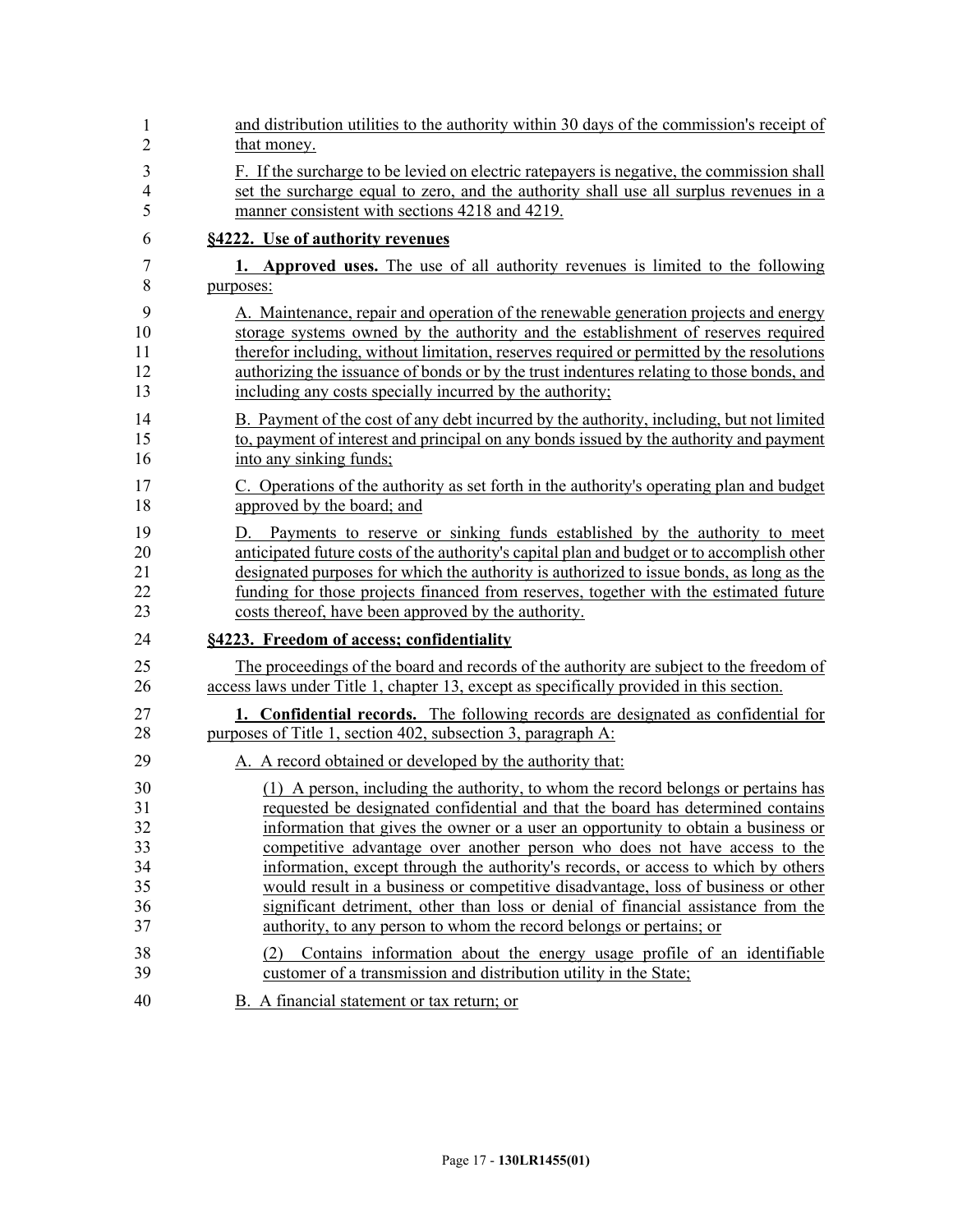| $\mathbf{1}$   | C. The social security number, address, telephone number or e-mail address of a                  |
|----------------|--------------------------------------------------------------------------------------------------|
| $\overline{2}$ | customer that has participated or may participate in a program of or provide services            |
| 3              | to the authority.                                                                                |
| 4              | The authority shall provide to a legislative committee, on written request signed by the         |
| 5              | chairs of that committee, any information or records, including information designated           |
| 6              | confidential under this subsection, specified in the written request. The information or         |
| $\overline{7}$ | records may be used only for the lawful purposes of the committee and in any action arising      |
| 8              | out of any investigation conducted by it.                                                        |
| 9              | <b>2. Exceptions.</b> Notwithstanding subsection 1, the following are not confidential and       |
| 10             | are public records:                                                                              |
| 11             | A. Any otherwise confidential information the confidentiality of which the board                 |
| 12             | determines to have been satisfactorily and effectively waived;                                   |
| 13             | B. Any otherwise confidential information that has already lawfully been made                    |
| 14             | available to the public; and                                                                     |
| 15             | C. Impersonal, statistical or general information.                                               |
| 16             | 3. Disclosure prohibited; further exceptions. The director or a board member,                    |
| 17             | officer, employee, agent, other representative of the authority or other person may not          |
| 18             | knowingly divulge or disclose records designated confidential by this section, except that       |
| 19             | the board, in its discretion and in conformity with legislative freedom of access criteria in    |
| 20             | Title 1, chapter 13, subchapter 1-A, may make or authorize any disclosure of information         |
| 21             | of the following types or under the following circumstances:                                     |
| 22             | A. If necessary in connection with processing any application for, obtaining or                  |
| 23             | maintaining financial assistance for any person;                                                 |
| 24             | <b>B.</b> To a financing institution or credit reporting service;                                |
| 25             | C. If necessary to comply with any federal or state law or rule or with any agreement            |
| 26             | pertaining to financial assistance;                                                              |
| 27             | D. If necessary to ensure collection of any obligation in which the authority has or             |
| 28             | may have an interest;                                                                            |
| 29             | E. In any litigation or proceeding in which the authority has appeared, introduction for         |
| 30             | the record of any information obtained from records designated confidential by this              |
| 31             | section; or                                                                                      |
| 32             | F. Pursuant to a subpoena, request for production of documents, warrant or other order           |
| 33             | by competent authority, as long as any such order appears to have first been served on           |
| 34             | the person to whom the confidential information sought pertains or belongs and as long           |
| 35             | as any such order appears on its face or otherwise to have been issued or made upon              |
| 36             | lawful authority.                                                                                |
| 37             | §4224. Termination of authority                                                                  |
| 38             | The authority may not be dissolved until such time as:                                           |
| 39<br>40       | Legislature provides for termination. The Legislature provides for its<br>1.<br>termination; and |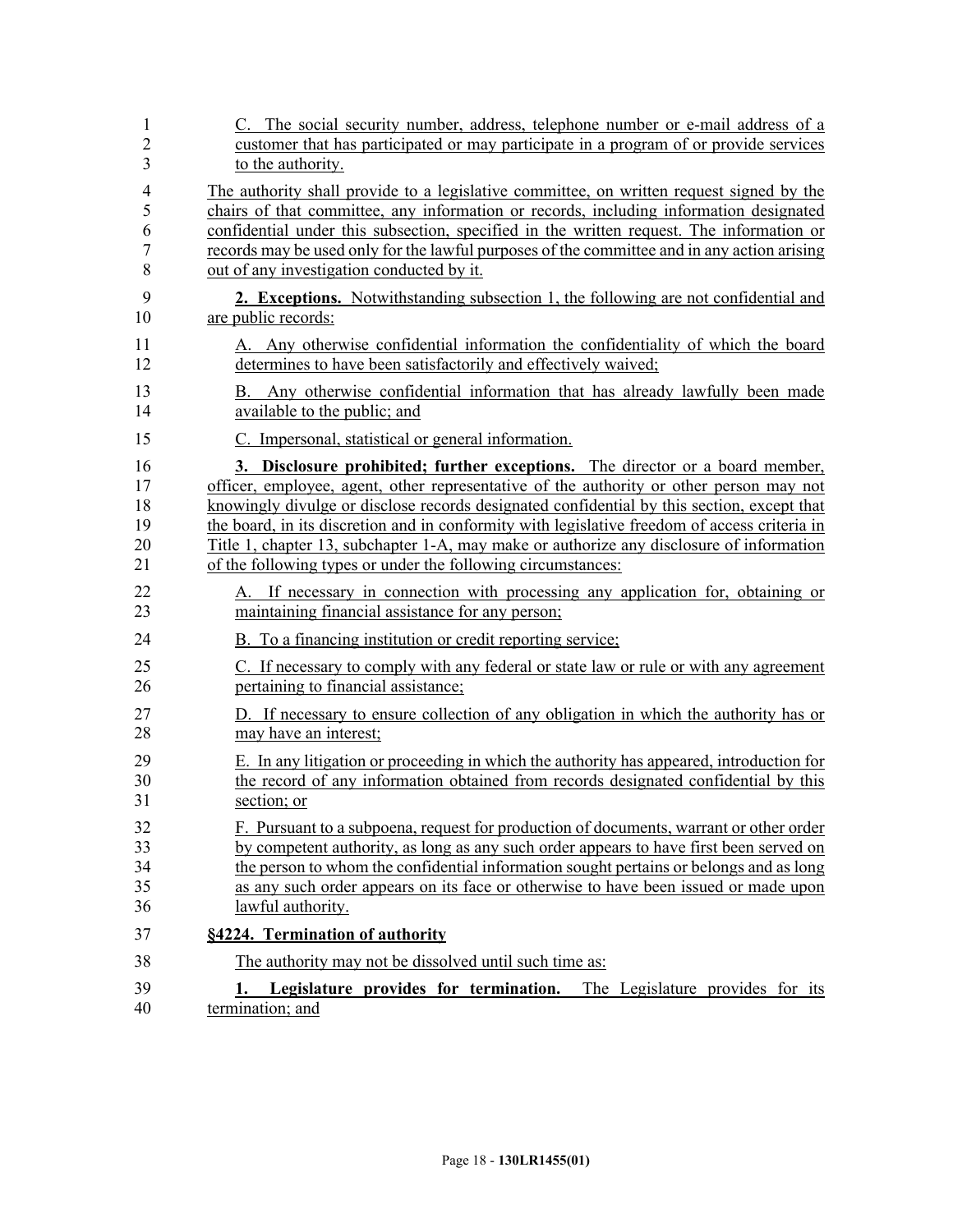1 **2. Payment of bonds, premiums and interest.** All bonds, the premiums, if any, and 2 the interest on the bonds have been paid or a sufficient amount for the payment of all bonds 3 and the interest on the bonds to maturity or prior redemption date has been irrevocably set 4 aside in trust for the benefit of the bondholders. 5 **Sec. 4. 35-A MRSA §10128** is enacted to read: 6 **§10128. Maine Generation Authority program** 7 The trust shall provide certain services and financial support to the Maine Generation 8 Authority, established in section 4204, as provided in this section. 9 **1. Financial support.** Upon the request of the Maine Generation Authority, the trust 10 shall provide a loan, pursuant to section 4221, subsection 2, to the Maine Generation 11 Authority in the amount of \$1,000,000 for a term of 3 years at an interest rate of 3% per 12 annum. 13 **2. Contract services.** The trust shall perform under contract with the Maine 14 Generation Authority the functions described in section 4221, subsection 3. 15 **Sec. 5. Staggered terms of initial members of the Maine Generation**  16 **Authority Board.** Notwithstanding the Maine Revised Statutes, Title 35-A, section 17 4205, subsection 2, the terms of the initial appointed voting members of the Maine 18 Generation Authority Board must be staggered as provided in this section. 19 1. The initial appointed voting members of the board serve as follows, determined by 20 lot by those members after their appointment: one member serves a 6-year term; one 21 member serves a 5-year term; one member serves a 4-year term; one member serves a 3- 22 year term; one member serves a 2-year term; and one member serves a one-year term. 23 **SUMMARY** 24 This bill establishes the Maine Generation Authority as a state authority authorized to issue revenue bonds that are backed by Maine electric ratepayers. 26 The purpose of the authority is to finance and own electricity generation projects that 27 generate electricity using renewable fuels that produce zero greenhouse gas emissions and 28 that are located in the State or, for those located in federal waters in the Gulf of Maine, 29 capable of delivering all electricity generated into Maine in amounts sufficient to meet or 30 offset residential and business energy requirements, and electricity storage systems located 31 in the State that can store sufficient quantities of electricity generated by renewable 32 generation projects to enable Maine's electricity grid to meet total in-state demands for 33 electricity at all times. 34 The governance structure, administration, powers, obligations, property rights and 35 bond issuance authority of the authority are modeled on the Maine Turnpike Authority. 36 The amount of authorized bonding is intended to provide sufficient funding to allow the 37 authority to meet the energy and storage targets set forth in the bill. 38 The bill authorizes the authority to undertake the following activities in fulfillment of 39 its purpose: 40 1. Acquire fee simple ownership or easements in or enter long-term leases of real estate 41 within the State or in federal waters in the Gulf of Maine; 24 25